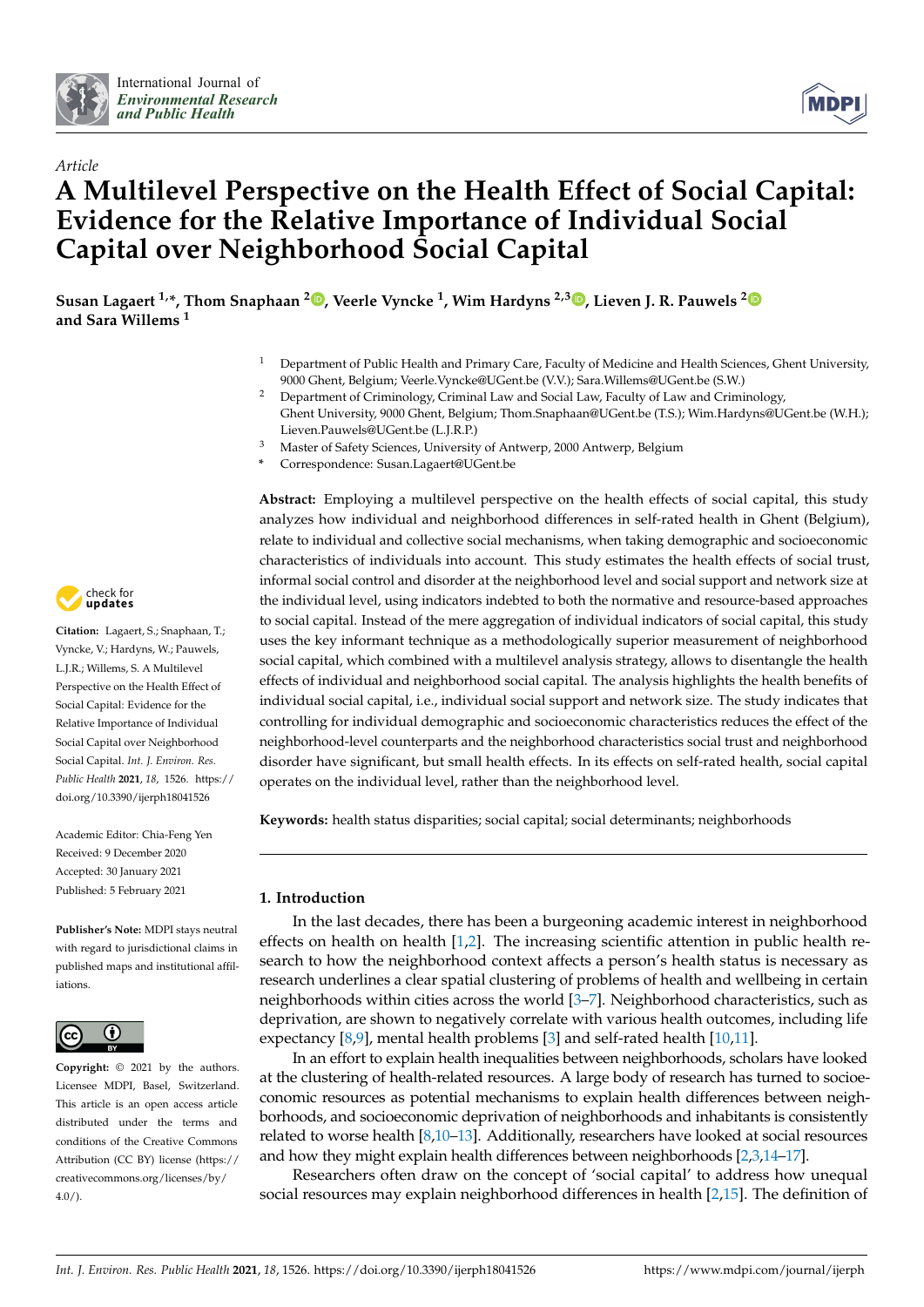'social capital' tends to vary, but it is generally related to various aspects of a person's embeddedness in social relations and context, such as frequency of social interactions, social support, generalized trust and social cohesion [\[18\]](#page-18-4). Different research traditions indicate that social capital operates both on the individual and the neighborhood level [\[2](#page-17-1)[,15](#page-18-3)[,19](#page-18-5)[,20\]](#page-18-6). Social capital at the individual level is thought to affect a person's health status through access to individual social resources, such as individual social support [\[21](#page-18-7)[,22\]](#page-18-8)). As such, social capital can function as an attribute of an individual [\[2](#page-17-1)[,19\]](#page-18-5).

Social capital at the neighborhood level is also relevant for public health research [\[16](#page-18-9)[,17](#page-18-2)[,23–](#page-18-10)[25\]](#page-18-11). Rather than an individual characteristic, neighborhood social capital is an attribute of the neighborhood that may affect a person's health status above and beyond the individual social resources a person has access to [\[26](#page-18-12)[,27\]](#page-18-13). Neighborhood social capital is a form of collective social capital at the level of local neighborhoods and communities; it is considered accessible through residence in a neighborhood-even though there are potential benefits for people from outside of the neighborhood, such as the safety effects of social control-and it is related to "*norms of reciprocity, civic participation, trust in others, and the benefits of membership*" ([\[28\]](#page-18-14), p. 661). Literature reviews suggest that perceived social capital at the neighborhood level has some positive effect, albeit fairly little and not consistently, on various individual objective and subjective health indicators [\[15,](#page-18-3)[29\]](#page-18-15). However, especially for self-rated health often a positive impact of neighborhood social capital is uncovered. Moreover, neighborhood social capital is found to be associated with (mental) health and mortality [\[3](#page-17-2)[,16](#page-18-9)[,25,](#page-18-11)[30](#page-18-16)[–33\]](#page-18-17), as well as with detrimental health-related behaviors such as alcohol consumption and smoking [\[9](#page-17-5)[,24](#page-18-18)[,34–](#page-18-19)[37\]](#page-18-20).

Consideration of the relevant operational level of social capital is important because neighborhood differences can reflect both differential composition of the neighborhood (e.g., a concentration of resource-poor individuals or vice versa a clustering of inhabitants with beneficial individual social capital in a certain neighborhood) or 'true' contextual effects of social capital-related mechanisms operating at the neighborhood level [\[38,](#page-18-21)[39\]](#page-18-22). Therefore, information on social capital at the individual level is necessary to fully understand the relationship between health and social capital at the collective level and vice versa ([\[40\]](#page-18-23), p. 34).

Given the interrelation of social capital at different operational levels, scholars increasingly emphasize the importance of studying social capital in general and neighborhood social capital in particular within a multilevel framework [\[40](#page-18-23)[–43\]](#page-19-0). This means that when evaluating the health effects of social capital across neighborhoods one cannot limit attention to either individual social resources or to neighborhood social connections, but both individual and neighborhood-level social processes should be taken into account at the same time [\[2](#page-17-1)[,41](#page-18-24)[–43\]](#page-19-0). In this regard, the often-used practice to measure neighborhood social capital as the mere aggregate of individual scores conflicts with the multilevel nature of social capital and its health effects and, instead, independent measurement methods for neighborhood social capital are methodologically superior [\[14](#page-18-1)[,44](#page-19-1)[,45\]](#page-19-2).

The aim of this study is, therefore, to evaluate *the effect of individual and neighborhood social capital on individual self-rated health from a multilevel perspective*. In particular, drawing on Bourdieusian and Putnamian social capital theory, collective efficacy theory and broken windows theory, this study focuses on the health effects of various neighborhood-level and individual-level indicators of social capital. Using the key informant technique to measure neighborhood social capital and employing indicators that correspond to different conceptualizations of social capital, this study contributes to the understanding of health inequalities across neighborhoods in public health research, by presenting an application of a multilevel perspective on social capital [\[2\]](#page-17-1).

#### *1.1. Different Approaches to and Conceptualizations of Social Capital*

When trying to understand the effects of social capital on the self-rated health of inhabitants in different neighborhoods, it is important to acknowledge the different traditions in social capital theory, that have different approaches to and conceptualizations of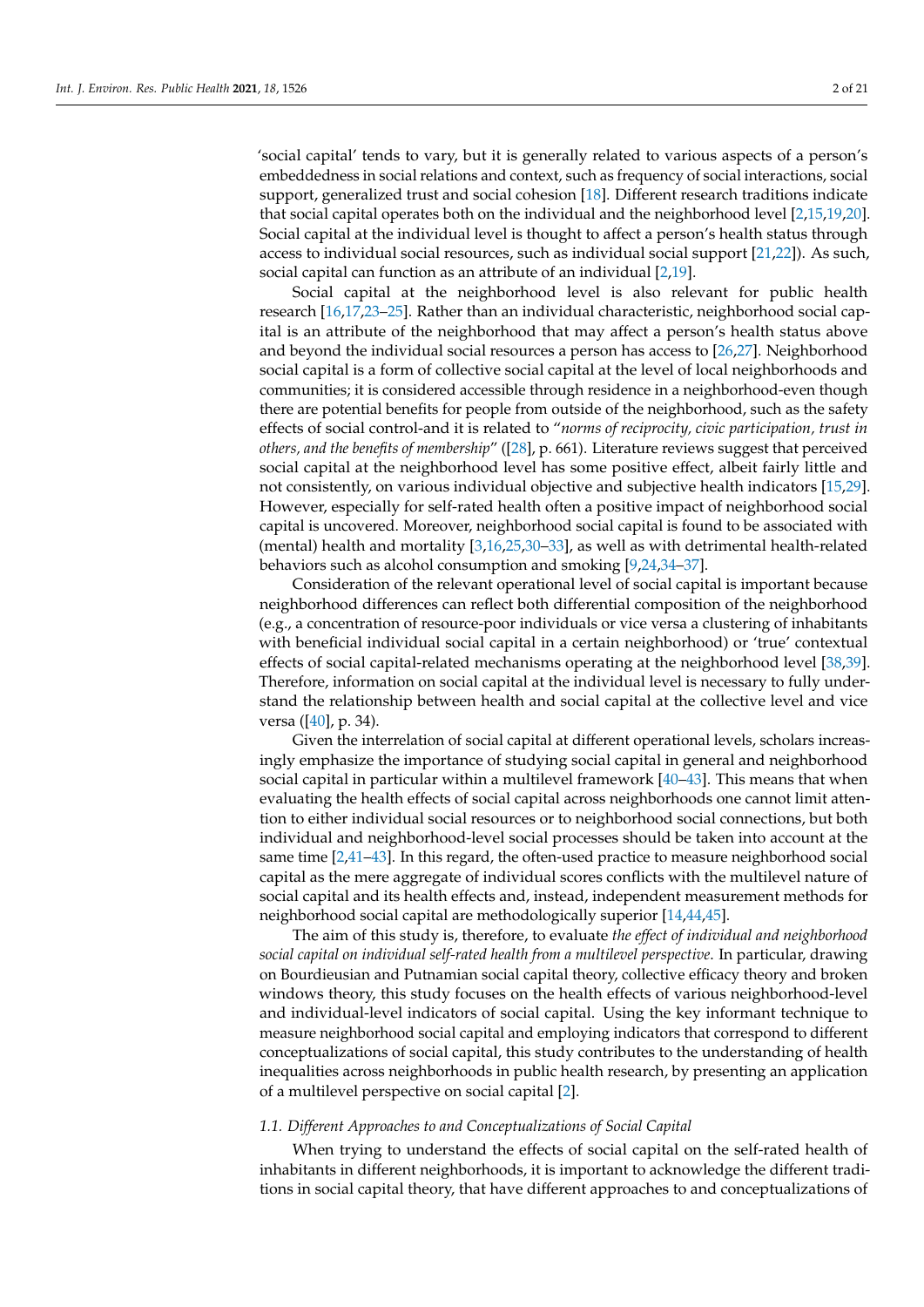social capital. First of all, the level on which social capital operates and, thus, should be measured and analyzed, is contested [\[18](#page-18-4)[,19,](#page-18-5)[43,](#page-19-0)[46\]](#page-19-3). One tradition considers social capital as an *individual* resource and one tradition interprets the concept as an asset of communities at the *collective* level.

American political scientist Robert Putnam formulated a highly influential definition of social capital at the collective level [\[40,](#page-18-23)[47\]](#page-19-4). By defining social capital as "*features of social organization such as networks, norms, and social trust that facilitate coordination and cooperation for mutual benefit*" ([\[48\]](#page-19-5), p. 67), Putnam considers social capital to be a collective asset which is inherently positive [\[40](#page-18-23)[,49\]](#page-19-6). Rather than an individual resource which is embedded in a person's social network, research in a Putnamian tradition highlights the benefits of social connections at the community level.

Literature that views social capital as an individual construct [\[50,](#page-19-7)[51\]](#page-19-8) is in general strongly influenced by the work of French sociologist Pierre Bourdieu ([\[40\]](#page-18-23), p. 31). Bourdieu defines social capital as the "*sum of the resources, actual or virtual,* . . . *. by virtue of possessing a durable network of more or less institutionalized relationships of mutual acquaintance and recognition*" ([\[52\]](#page-19-9), p. 119). Even though Bourdieu deems social capital an individual resource, it cannot be "owned" by individuals as would be possible for monetary capital. Precisely the connections to others are at the core of social capital; individual social capital vanishes when social relationships dissolve [\[40,](#page-18-23)[53\]](#page-19-10).

In the discussions on the level on which social capital operates, one notices the traces of another, conceptual, divide in the literature. Many empirical studies on social capital, including studies on social capital and health, focus heavily on social norms within networks, such as trust and reciprocity, as the core of social capital [\[43,](#page-19-0)[47\]](#page-19-4). This *'normative' perspective* mostly draws on Putnam's work and highlights the benefits of social capital. However, this focus has been subject to critique since it easily ignores the potential disadvantages of social capital [\[23,](#page-18-10)[49\]](#page-19-6) (for a review of the negative effects of social capital, see the work of Villalonga-Olives and Kawachi [\[54\]](#page-19-11)). Indeed, it can also negatively affect health and well-being [\[46,](#page-19-3)[54,](#page-19-11)[55\]](#page-19-12), for instance when there is pressure on group members to conform to undesirable norms [\[56\]](#page-19-13). As a consequence, some researchers have proposed a switch in social capital theory from a 'normative' to a 'resource-based' definition of social capital [\[2,](#page-17-1)[51,](#page-19-8)[53\]](#page-19-10). The latter conceptualization of social capital is indebted to Bourdieu's legacy.

#### *1.2. Health Effects of Neighborhood and Individual Social Capital: The Studied Social Processes*

• Neighborhoods & social capital: the studied social processes

The Putnamian tradition dominates the literature on the public health effects of neighborhood social capital [\[57\]](#page-19-14). According to the Putnamian approach, cohesive processes, such as social trust, are at the core of the neighborhood's social capital and can foster health benefits [\[2](#page-17-1)[,58\]](#page-19-15). Carpiano on the contrary, has made an innovative contribution by distinguishing 'social cohesion' and 'social capital' [\[2\]](#page-17-1). Carpiano follows and scales up Bourdieu's resource-based approach to social capital when he argues that the cohesive mechanisms, such as social trust, Putnam identifies as social capital are actually a prerequisite for social capital, rather than capital itself. Social cohesion is a necessary condition for neighborhoods to build resource-generating assets, such as social leverage and informal social control, which can benefit health [\[2\]](#page-17-1).

This reasoning aligns with the collective efficacy theory. Collective efficacy refers to "*social cohesion among neighbors combined with their willingness to intervene on behalf of the common good*" ([\[59\]](#page-19-16), p. 918). The two primary dimensions of collective efficacy are (1) *social trust* (which Carpiano would define as 'social cohesion' [\[2\]](#page-17-1)), and *informal social control* (which Carpiano highlights as an element of social capital [\[2\]](#page-17-1)). Neighborhood social trust is a prerequisite for informal social control, and as a consequence for neighbors' "*willingness to intervene on behalf of the common good*" ([\[59\]](#page-19-16), p. 918, [\[45\]](#page-19-2)).

Theoretically, positive health effects of social trust and informal social control can be expected, as scholars hypothesize that neighborhoods high in collective efficacy lead to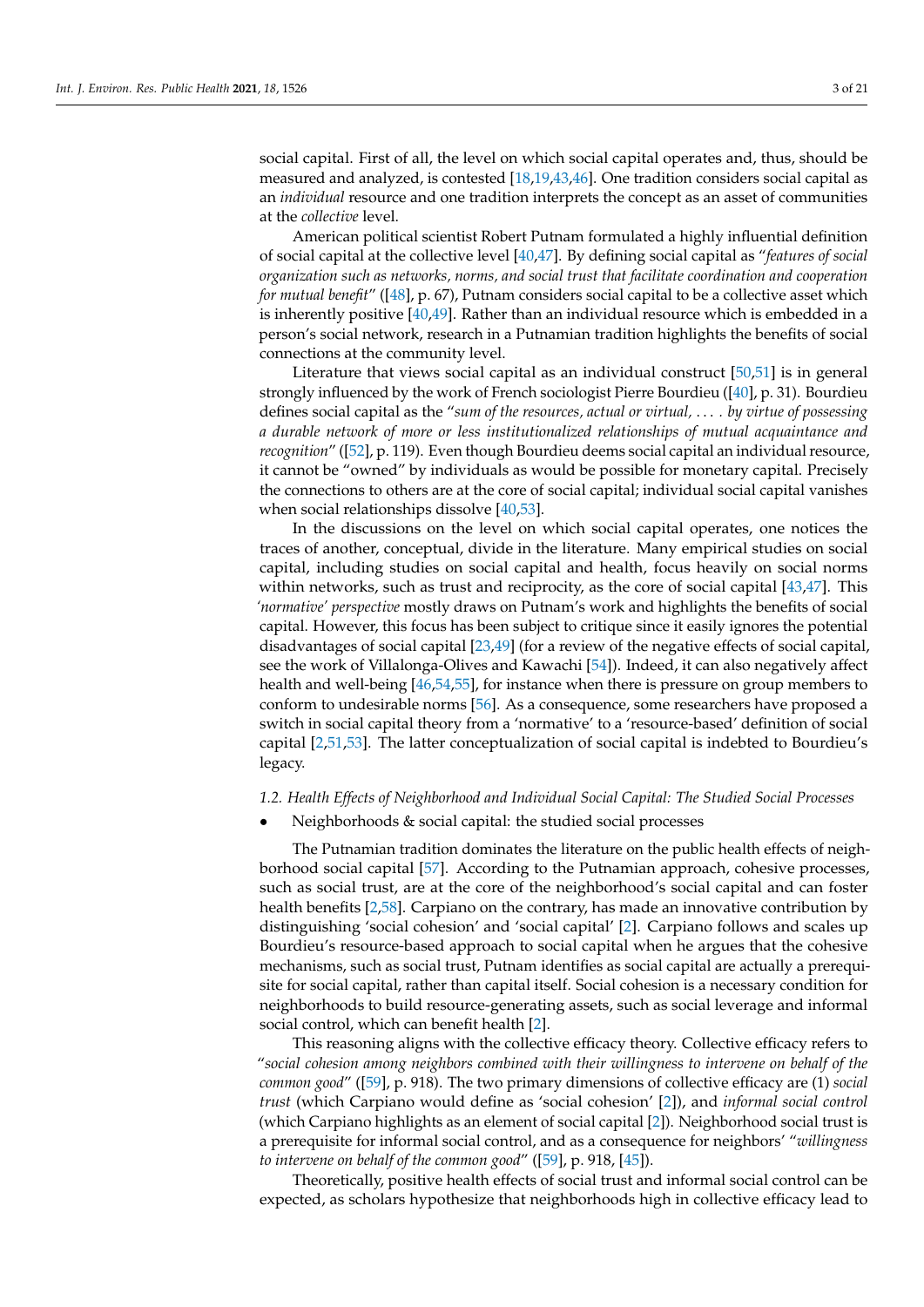living contexts that are better able to acquire resources in domains of health, housing and education, with fewer risks and more safety nets [\[60\]](#page-19-17) (p. 186). A recent review article finds evidence for a positive effect of neighborhood social trust on self-rated health [\[29\]](#page-18-15). The effect of informal social control on self-rated health is less frequently analyzed and the concept is often used in composite measures. The self-rated health effects of neighborhood informal social control appear more inconsistent, as some researchers find significant positive effects on self-reported mental health [\[61\]](#page-19-18) and on self-rated health, albeit for specific segments of the population [\[60\]](#page-19-17), and others do not find a significant effect on self-rated health when controlling for confounders [\[23](#page-18-10)[,62\]](#page-19-19) or a negative effect [\[63\]](#page-19-20).

In this study both social trust and informal social control are focused on, as is neighborhood disorder. Neighborhood disorder is associated with different aspects of the social organization of neighborhoods ([\[37\]](#page-18-20), pp. 53–54), such as neighborhood social ties and social support [\[64\]](#page-19-21) and social cohesion and feelings of unsafety [\[65\]](#page-19-22). Generally, higher levels of neighborhood disorder are related to lower levels of social cohesion and social control on deviant behavior [\[27,](#page-18-13)[37,](#page-18-20)[66\]](#page-19-23). Neighborhood disorder is central to contemporary social disorganisation theory [\[27](#page-18-13)[,67\]](#page-19-24), applied evolutionary ecology [\[68\]](#page-19-25), the 'broken windows' theory by Wilson and Kelling [\[69\]](#page-19-26) and Skogan's 'disorder and decline' model ([\[70\]](#page-19-27), p. 219). Neighborhood disorder has both physical aspects, i.e., the level of physical stress a neighborhood suffers as a consequence of, for instance, exhaust fumes, noise, littering and odor nuisance [\[37](#page-18-20)[,71\]](#page-19-28), and social aspects. Signs of social disorder, that are examined in this study, include people selling drugs on the street in a neighborhood, or people harassing passers-by, or fighting on the street and other tangible signs of disorder; thus, disorder affects feelings of unsafety [\[65\]](#page-19-22) and the extent to which people rather avoid a certain neighborhood [\[45\]](#page-19-2). Neighborhood disorder is shown to be detrimental for a person's (physical and mental) health [\[16](#page-18-9)[,64](#page-19-21)[,65](#page-19-22)[,72](#page-19-29)[,73\]](#page-19-30). Ross and Mirowsky report that "*the daily stress associated with living in a neighborhood where danger, trouble, crime and incivility are common apparently damages health*" ([\[73\]](#page-19-30), p. 258). The negative (mental) health effects of disorder appear not only to be direct but also indirect, as the negative correlation is mediated by perceived cohesion ([\[72\]](#page-19-29), pp. 302, 309) and neighborhood social ties and support ([\[64\]](#page-19-21), p. 268). Bjornstrom and colleagues indicate that cohesion only protects against poor health when inhabitants live in neighborhoods with low to moderate disorder; when there is high neighborhood disorder, cohesion loses its beneficial effect on health [\[72\]](#page-19-29).

Social capital at the individual level: the studied social processes

From a Bourdieusian perspective, *individual* social capital may influence health [\[72\]](#page-19-29). Bourdieu pays attention to both the quantity and quality of network connections ([\[74\]](#page-19-31), p. 249). Not only the volume or amount of network ties a person can mobilize ("quantity"), but also the resources a person's network can provide ("quality") are of interest [\[2,](#page-17-1)[71\]](#page-19-28). Therefore, this study pays attention to two aspects of individual social capital: individual social support and the individual's social network size. Social support concerns the support and help by/from social ties within and outside of the neighborhood a person experiences. Social support is a resource for the individual as it benefits physical and mental health and well-being [\[75](#page-19-32)[,76\]](#page-20-0). The social network size of the individual refers to the number of social contacts a person has on a daily basis [\[77\]](#page-20-1). According to Fu, this straightforward single-item measure correlates highly to more complex indicators to measure network size [\[77\]](#page-20-1).

#### *1.3. Conceptual Model and Hypotheses*

The hypotheses tested in this study are summarized in Figure [1,](#page-4-0) representing the contextual model. These hypotheses are derived from the theoretical framework that integrates insights from social capital theory and the different conceptualizations of social capital, collective efficacy theory, and broken windows theory and uses a multilevel perspective on social capital and its effects on health: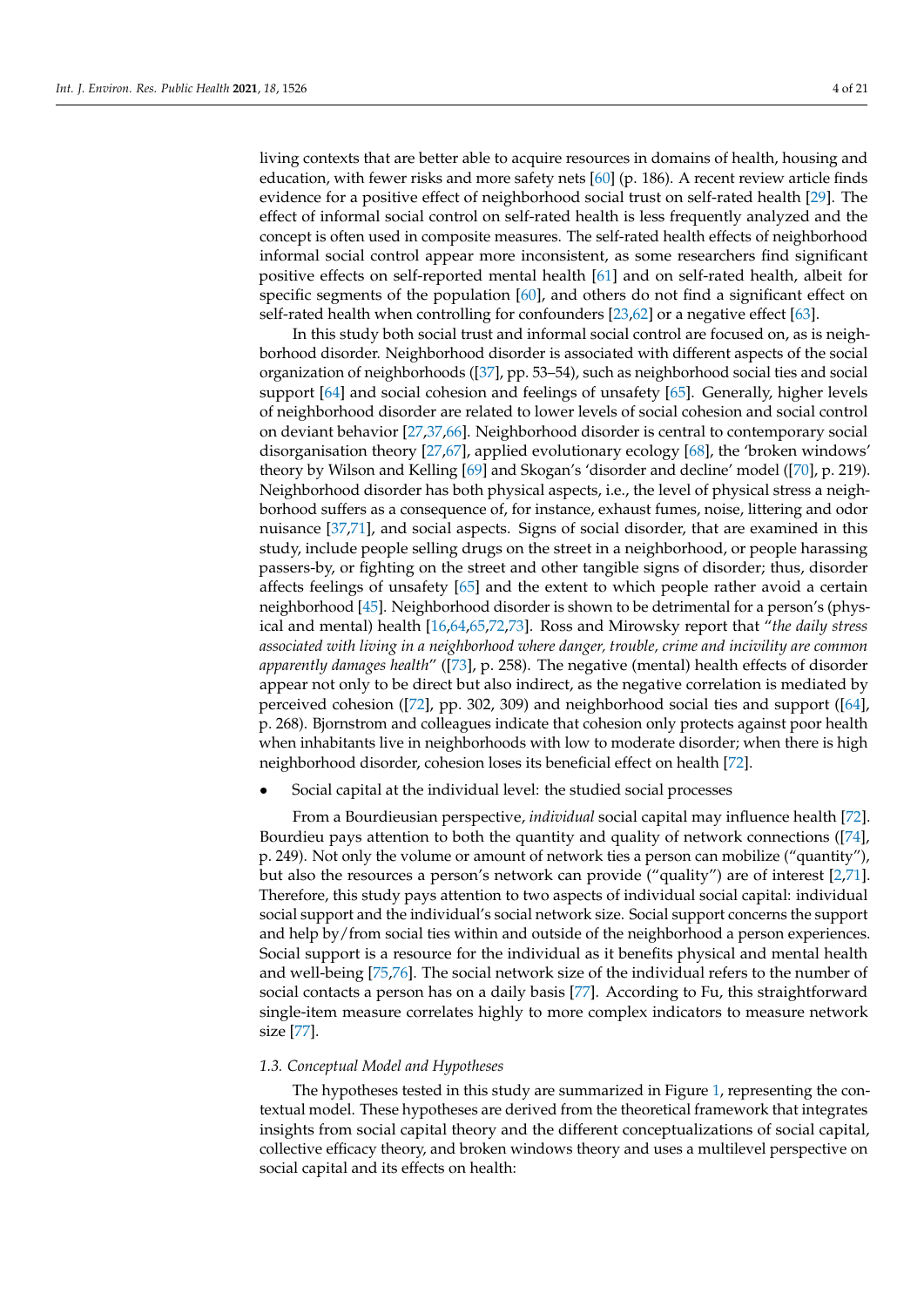**Hypotheses 1 (H1).** *Significant variation in self-rated health can be attributed to the neighborhood hood level. level.* **Hypotheses 2 (H2).** *The variation in self-rated health at the neighborhood level exists inde-*

**Hypotheses 2 (H2).** The variation in self-rated health at the neighborhood level exists indepen*dently of the composition of the neighborhood (i.e., socio-demographic and socioeconomic character-acteristics of individuals). istics of individuals).* **Hypotheses 3 (H3).** *Higher neighborhood social trust and higher informal social control are as-*

**Hypotheses 3 (H3).** *Higher neighborhood social trust and higher informal social control are associated with higher levels of self-rated health, independent of the neighborhood's (socio-demographic graphic and socioeconomic) composition. and socioeconomic) composition.* **ypotneses 5 (H5).** Higher neighborhood social trust and higher informal social control are asso-

**Hypotheses 4 (H4).** *Higher neighborhood disorder is associated with lower levels of self-rated* **Hypotheses 4 (H4).** *Higher neighborhood disorder is associated with lower levels of self-rated health, independent of the neighborhood's (socio-demographic and socioeconomic) composition (a), health, independent of the neighborhood's (socio-demographic and socioeconomic) composition (a), and neighborhood disorder reduces the effects of neighborhood social trust and informal social and neighborhood disorder reduces the effects of neighborhood social trust and informal social con* $control(b)$ .

**Hypotheses 5 (H5).** An individual's social support (a) and an individual's network size (b) *are positively associated with self-rated health, after taking into account the individual's socio-positively associated with self-rated health, after taking into account the individual's socio-demodemographic and socioeconomic background and neighborhood processes. graphic and socioeconomic background and neighborhood processes.* 

<span id="page-4-0"></span>

**Figure 1.** Contextual model–Hypothesized effects on self-rated health.

**Figure 1.** Contextual model–Hypothesized effects on self-rated health.

#### **2. Materials and Methods**

The data collection for this study took place in Ghent. Ghent is the second-largest in 2016 (Stad Gent, 2017) and a surface of  $156 \text{ km}^2 \ (\pm 1653 \text{ residents/km}^2)$ . The data were collected as part of the Social capital and Well-being In Neighborhoods in Ghent (SWING) study, for which financial support was provided by the Research Foundation— Flanders (FWO; Grant Number GA05511N\_SVDS\_2922 and FWO12/ASP\_H/295). The used methodology and measurements in the SWING study are already described in detail in other publications  $[45,78]$  $[45,78]$ . city of Belgium. The city is located in the northwest of Belgium with 257,945 residents

#### $1$  SWING Study *2.1. SWING Study*

The SWING study consists of three successive cross-sectional waves of data collection erationalized using statistical sectors. The statistical sector level is comparable to the census tract level in the US or the UK and is the smallest administrative unit of analysis on which administrative data (demographic, social, and economic variables) are available [\[45,](#page-19-2)[78\]](#page-20-2). Scarcely populated neighborhoods (with less than 200 adult inhabitants) were not included<br>Scarcely populated neighborhoods (with less measurement agent 1791) and for contrat related for methodological reasons (to avoid large measurement errors [\[79\]](#page-20-3)) and for content-related in neighborhoods in Ghent in 2011, 2012, and 2013 ([\[45\]](#page-19-2), p. 1001). Neighborhoods were op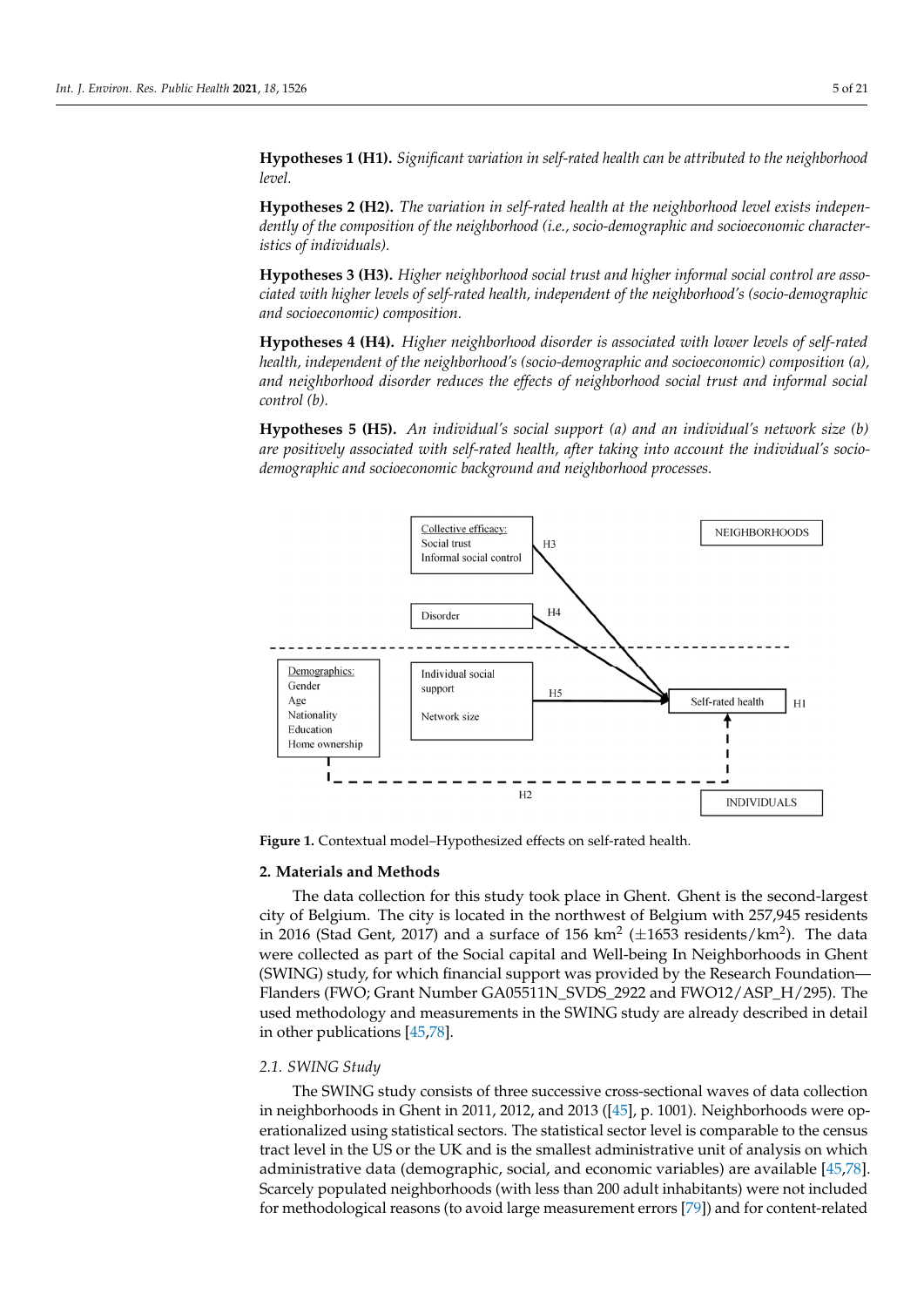reasons (because the aim of the study was to measure the association between individual and neighborhood *social* processes). Data are available for all neighborhoods that are inhabited by at least 200 adults, so this study contains the total population of (significantly) inhabited neighborhoods in Ghent (*N* = 142) ([\[45\]](#page-19-2), pp. 1002–1003).

In each cross-sectional wave, multiple data collection methods were applied. Next and for each level of the multilevel model, the methodology and measurements are reported; more information can be found elsewhere ([\[45\]](#page-19-2), pp. 1001–1002). The *level-1 measurement (i.e., sampling of inhabitants)* employs data which were collected using a representative survey based on face-to-face interviews with neighborhood residents. Face-to-face structured questionnaires and a short self-administered questionnaire (for some possibly sensitive questions, for instance, about substance use and income) were employed for the data collection. For each neighborhood a randomized stratified sample was drawn from the municipal registry. This sample was stratified by age, sex, and current nationality. The inclusion criteria to participate as a neighborhood inhabitant in the survey were: (1) being 18 years old or older, (2) not living in an institutional setting (such as a prison or retirement home), and (3) having sufficient knowledge of Dutch, which is the language spoken in Ghent, to complete the survey. Comparisons between the reached sample and the initial randomized stratified sample suggest that there is a slight underrepresentation of individuals with a non-Belgian nationality in the reached sample. The aim was to reach 20 inhabitants in each of the 142 neighborhoods. In total, 2730 neighborhood inhabitants participated [\[78\]](#page-20-2).

The *level-2 measurement (i.e., sampling of key informants)* employs data which were collected via the key informant technique by using standardized questionnaires for the measurement of neighborhood social processes. Key informants are "*persons who are in a 'privileged' position to provide detailed information on local processes*" ([\[44\]](#page-19-1), p. 404). They are field experts due to their profession (e.g., police officer or social worker) or their -in another way acquired- expertise. The key informant technique offers an alternative for simply aggregating the individual-level responses to neighborhood mean scores, to prevent an accumulation of the measurement error at the individual level ([\[45\]](#page-19-2), p. 1002). Hardyns and colleagues argue: "*In most studies, the community-level measures of social capital are simply the aggregates of the individual-level measures (using mean scores). However, independent measurement methods for neighborhood social capital should be preferred*." ([\[78\]](#page-20-2), p. 3). Additionally, Pauwels and Hardyns point out that *"* . . . *the knowledge of well-chosen key informants about the social climate of an area is superior to the knowledge of the average inhabitant of that area*" ([\[44\]](#page-19-1), p. 402). They also demonstrate that, if a careful and diverse choice of key informants is made, key informants can fill the gap when measuring processes in local contexts. Thus, key informants can provide high-quality information that describes community and neighborhood organizational processes. In the SWING study, the researchers aimed for a heterogeneous set of 8 to 10 key informants per neighborhood. The inclusion criteria for key informants were: (1) being 18 years old or older, (2) having sufficient knowledge of Dutch, which is the language spoken in Ghent, to complete the questionnaire, and (3) being in a position that infers an above average knowledge of the social processes in one of the studied neighborhoods. In total, 1400 key informants participated [\[78\]](#page-20-2).

#### *2.2. Measures*

The *dependent variable* is self-rated health. This concept was measured by asking the respondents to rate their general health status, using a 5-point Likert scale ranging from 'very bad' to 'very good' [\[40\]](#page-18-23). A higher score refers to a better health status. This subjective health indicator has consistently been associated with objective measures of mortality and morbidity and is therefore considered as a valid measure of health status [\[80–](#page-20-4)[82\]](#page-20-5).

The *independent variables at the individual level (level-1)* include the measurement of individual social capital and the control variables (c.q. socio-demographic and socioeconomic variables); the latter are used to differentiate contextual effects from neighborhood compositional effects [\[42,](#page-19-33)[78\]](#page-20-2). The measurement of the different indicators is also reported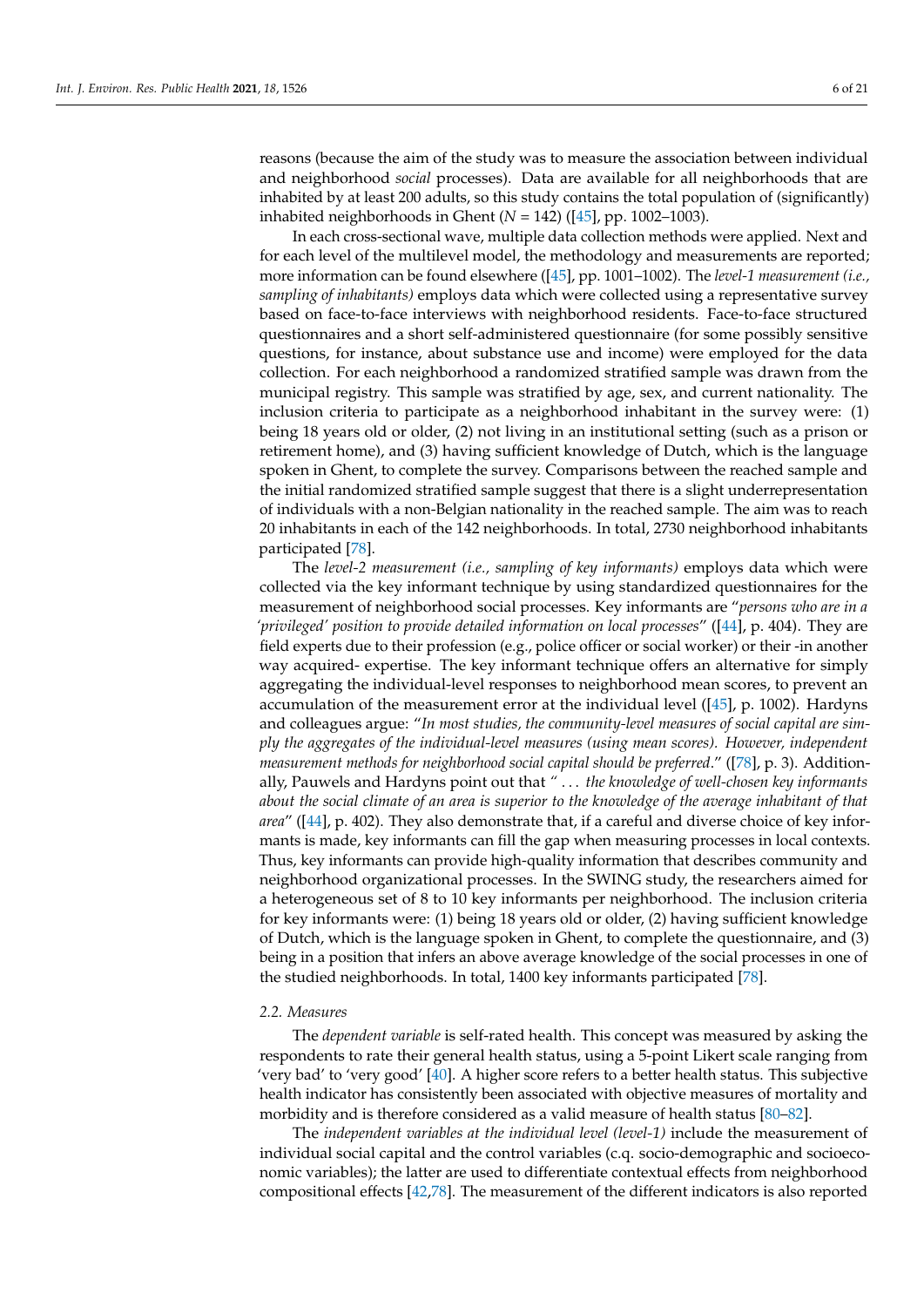in detail elsewhere: ([\[45\]](#page-19-2), p. 1003). Two types of control variables are included to represent the composition of the neighborhood. First, the socio-demographic variables 'age' (as a continuous variable, in years), 'gender'  $(0 = male, 1 = female)$ , and 'nationality'  $(0 = other$ nationality at birth,  $1 =$  Belgian nationality at birth) are used. Second, the socioeconomic variables 'education', which relates to the respondents' highest obtained degree, (1 = lower level of secondary education (similar to junior high school in the U.S.), 2 = higher secondary education (similar to high school in the U.S.), 3 = higher education/post-secondary education), and home ownership  $(1 =$  tenant in social rented housing,  $2 =$  tenant in privately rented housing,  $3 =$  owner) are included. Individual social support was measured by asking the respondents to indicate on several items how many friends, family members or acquaintances would give practical support. Examples of items are: "How many friends, family members or acquaintances would let you move into their house for a week if you temporarily could not stay at your house?" and "How many friends, family members or acquaintances would encourage you to go to the doctor if you experience health problems?" (on an 8-point scale, ranging from nobody to more than 10 people). These items were summed to create a scale with higher scores indicating higher levels of social support (see Table [A1](#page-16-0) for individual items and results of factor and reliability analysis). The individual's network size is measured by asking inhabitants with how many people they have social contact on an average weekday. This variable is incorporated in the model as a trichotomized measure, divided into tertiles  $(1 = \le 10$  persons,  $2 = 11{\text -}25$  persons,  $3 = \geq 26$  persons).

The *independent variables for the neighborhood-level social capital measures (level-2)* were created through the afore-mentioned key informant technique to measure neighborhood social processes. Neighborhood (perceived) social trust is based on the key-informants' assessment of items such as: "People around here are willing to help their neighbors" or "People in this neighborhood can be trusted" (on 5-point Likert scales, ranging from totally disagree (1) to totally agree (5)). Higher scores indicate more neighborhood social trust. Neighborhood informal social control is based on the key-informants' assessment of the likelihood that neighbors would intervene when certain negative things happen in their neighborhood such as: " ... when children were spray-painting graffiti on a local building" or "... when a fight breaks out in front of their house" (on 5-point Likert scales, ranging from very likely (1) to very unlikely (5)). Higher scores on the variable indicate lower neighborhood social control. Neighborhood disorder is based on the key-informants' assessment of how often certain negative things happen in their neighborhood, such as: "Groups of adolescents harassing people to obtain money or goods" or "People being threatened on the streets with weapons or knives" (on 5-point Likert scales, ranging from never (1) to very often (1)). Higher scores on the variable point to higher neighborhood disorder.

A two-step approach was applied in constructing the neighborhood-level measures [\[83\]](#page-20-6). First, the key informant responses on above-mentioned individual items in the standardized questionnaires were summed to scales to measure neighborhood social trust, neighborhood informal social control and neighborhood disorder at the individual level of key informants. Second, the individual scores on these scales were summed and aggregated to the neighborhood level for the specific neighborhood about which the key informant shared his/her knowledge. This happened after checking and with respect for the ecological reliability. All level-2 indicators are scale constructs, namely social trust, informal social control, and disorder; these were also described in another publication:  $[45]$  (p. 1004). In Table [A1,](#page-16-0) the individuals items, as well the results of factor analysis and reliability analysis of these level-2 scale constructs can be found.

#### *2.3. Analytic Strategy*

SPSS Statistics (version 25, IBM Corporation, Armonk, NY, USA) is used to estimate a two-level hierarchical linear regression model with individuals at level 1 and neighborhoods at level 2 ([\[45\]](#page-19-2), p. 1004). This multilevel analysis accounts for the nested data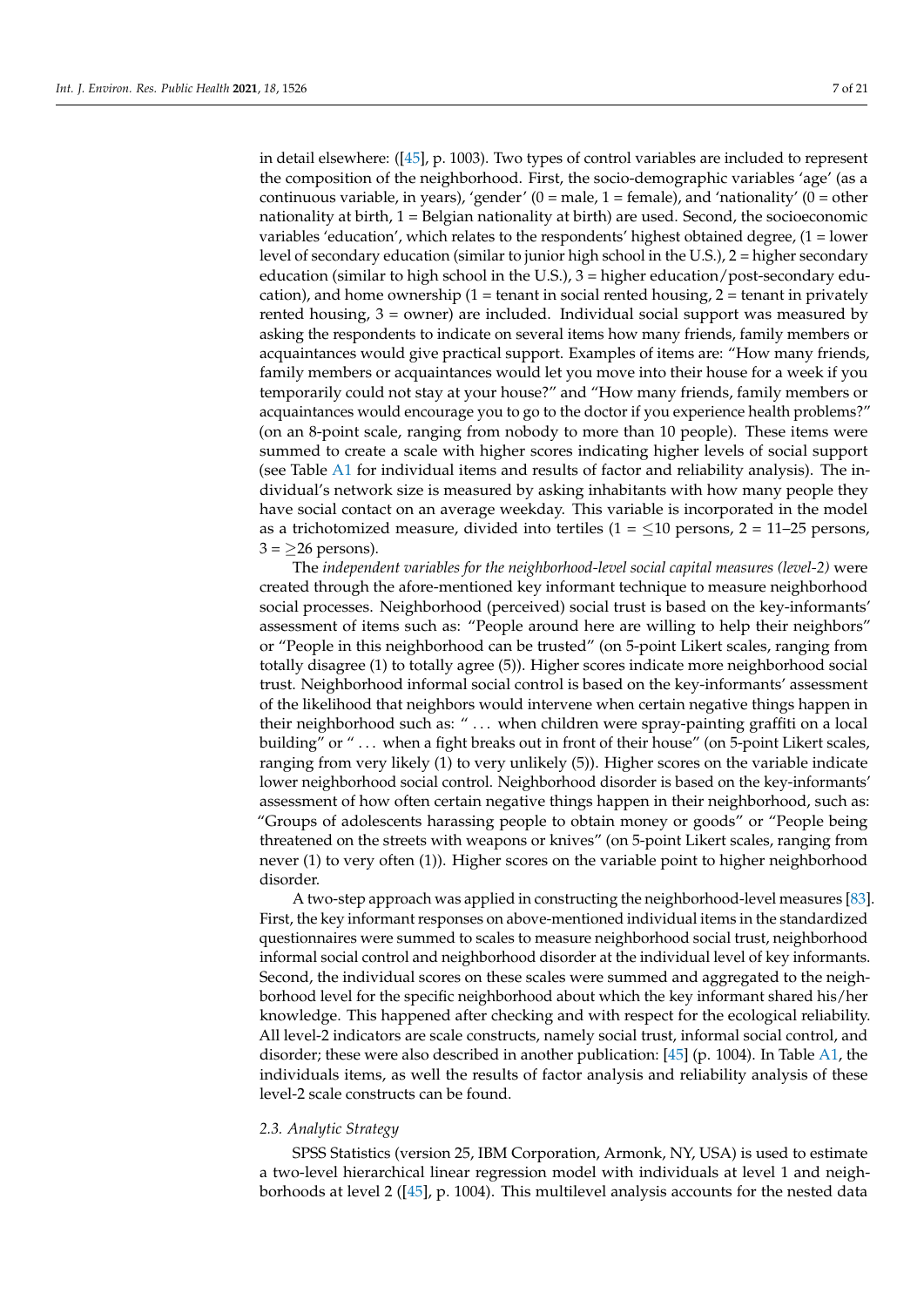structure, which is characterized by individuals living within neighborhoods, and makes it possible to estimate (1) the effect of individual and neighborhood-level indicators on self-rated health (fixed part) and (2) the variation in self-rated health among neighborhoods that cannot be accounted for by the included independent variables (random part). Thus, multilevel analysis allows to evaluate the extent to which potential neighborhood differences in self-rated health are due to either compositional (individual-level) characteristics or contextual (neighborhood-level) characteristics.

First, an intercept-only model (so called "null model") is estimated, without any level-1 or level-2 predictors. Only individual-level socio-demographic and socioeconomic variables (control variables or confounders) are included in model 1 to determine to what extent differences in self-rated health between neighborhoods can be explained as a compositional effect. Model 2 includes the two key dimensions of collective efficacy [\[59\]](#page-19-16), i.e., social trust and informal social control, which are important elements in social capital theory [\[2\]](#page-17-1). In model 3, disorder is added to check to what extent this variable is associated with self-rated health and to evaluate the net-association of social trust and informal social control with self-rated health, both independent of neighborhood composition. Next, the effect of individual social capital on self-rated health is evaluated. Individual social support and the individual's network size, both measured at the individual level, are included in model 4 to verify whether these variables are associated with lower or higher levels of self-rated health, when taking into account the socio-demographic and socioeconomic background of individuals, and aspects of neighborhood social capital, namely social trust, informal social control, and disorder at the neighborhood-level. The metric variables were included as standardized variables in the analysis to allow for effect comparisons.

The reported deviance-statistic allows to assess the improvement of model fit. This statistic was obtained by a likelihood ratio test. The deviance-statistic follows a chisquare distribution with degrees of freedom equal to the difference in the number of parameters estimated in the two models [\[45,](#page-19-2)[84,](#page-20-7)[85\]](#page-20-8). We checked for multicollinearity and noticed a very high correlation between neighborhood socioeconomic disadvantage and disorder (*r* = 0.75, *p* < 0.001). Also the correlation between neighborhood socioeconomic disadvantage and social trust was high ( $r = -0.55$ ,  $p < 0.001$ ). Because of multicollinearity problems, neighborhood socioeconomic disadvantage was not included in the multilevel analysis. None of the variables included in the estimated models indicated a variation inflation factor (VIF, which signals potentially problematic inflation of the standard errors due to multicollinearity problems) above the critical factor 4 (all under 1.6).

#### **3. Results**

The descriptive statistics of the characteristics of the 2730 inhabitant-respondents and 142 neighborhoods are presented in Table [1.](#page-8-0) The sample is equally distributed when it comes to gender: 48% of the sample were men and 52% of the sample were women. The mean age of the respondents is 48 years and ranges from 18 to 95. Almost 10% of respondents had a non-Belgian nationality at birth. The majority of the sample is home owner (almost 70%). From the inhabitants of the sample who rent, 10% lives in social rental housing and 20% lives in private rental housing. Somewhat less than half of the sample has obtained a degree in higher education. Self-rated health consists of a single-measure item on a 5-point Likert scale where a higher value refers to a higher self-rated health. The mean self-rated health and the corresponding standard error indicates that inhabitants with a high self-rated health are in the majority. Self-rated health has a significant negative skewed distribution (skewness =  $-0.87$ , standard error of skewness = 0.05).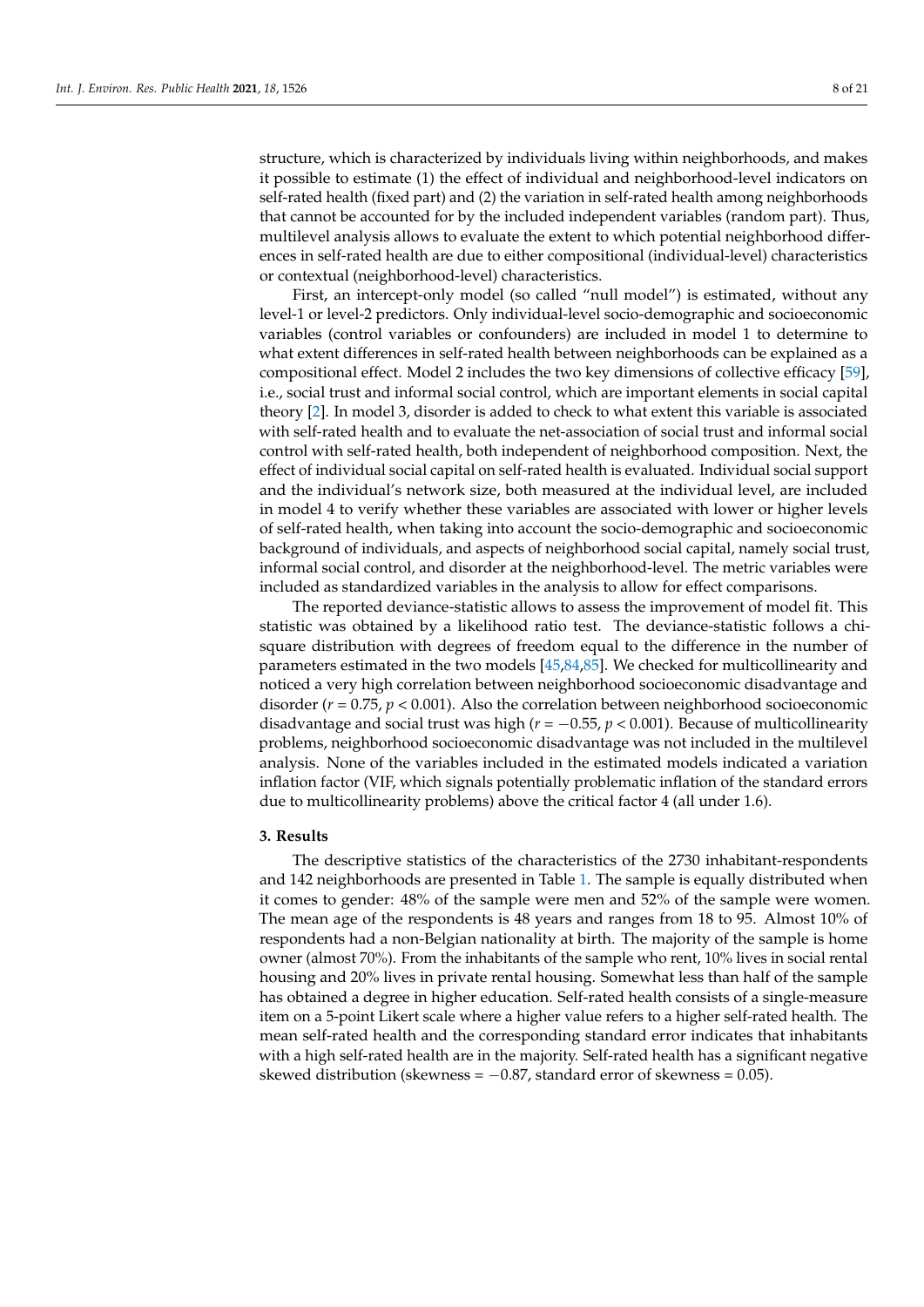|                                      | Mean/Percentage | <b>Standard Deviation</b> | Min.             | Max.  |
|--------------------------------------|-----------------|---------------------------|------------------|-------|
| Self-rated health                    | 4.06            | 0.79                      | $\mathbf{1}$     | 5     |
| Individual characteristics           |                 |                           |                  |       |
| Gender                               |                 |                           |                  |       |
| Man                                  | 48.00%          |                           |                  |       |
| Woman                                | 52.00%          |                           |                  |       |
| Age                                  | 47.97           | 18.76                     | 18               | 95    |
| Nationality                          |                 |                           |                  |       |
| Belgian                              | 90.30%          |                           |                  |       |
| Other                                | 9.70%           |                           |                  |       |
| Home ownership                       |                 |                           |                  |       |
| Owners                               | 68.60%          |                           |                  |       |
| Tenants in social rented<br>housing  | 10.50%          |                           |                  |       |
| Tenants in private rented<br>housing | 20.90%          |                           |                  |       |
| <b>Education</b> level               |                 |                           |                  |       |
| Low                                  | 18.90%          |                           |                  |       |
| Middle                               | 33.80%          |                           |                  |       |
| High                                 | 47.40%          |                           |                  |       |
| Individual social support            | 17.25           | 6.32                      | $\boldsymbol{0}$ | 28    |
| Social contacts per day              |                 |                           |                  |       |
| $\leq$ 10                            | 44.62%          |                           |                  |       |
| $11 - 25$                            | 25.27%          |                           |                  |       |
| $\geq$ 26                            | 30.11%          |                           |                  |       |
| Neighborhood characteristics         |                 |                           |                  |       |
| Social trust                         | 14.22           | 1.34                      | 10.33            | 17.25 |
| Informal social control              | 18.37           | 2.20                      | 12.00            | 24.50 |
| Disorder                             | 12.62           | 3.26                      | 6.38             | 20.63 |

<span id="page-8-0"></span>**Table 1.** Descriptive statistics ( $N = 2730$  respondents in  $N = 142$  neighborhoods).

The bivariate correlations between the neighborhood-level characteristics are shown in Table [2.](#page-9-0) Social trust and disorder are significantly correlated ( $r = -0.57$ ,  $p < 0.001$ ). On the contrary, social trust and informal social control weakly correlate  $(r = 0.13)$  and this correlation is not significant ( $p > 0.05$ ). This demonstrates that both variables measure separate dimensions of neighborhood social capital. The two individual-level parameters of different dimensions of social capital (i.e.,: (1) individual social support and (2) the individual's network size) show a significant, but relatively small positive correlation (Spearman's ρ = 0.349, *p* < 0.001). This relatively small association shows that both variables measure separate dimensions of individual social capital, indicating the existence of a multidimensional concept of social capital at the individual level.

Table [3](#page-9-1) displays the results of five successive models for self-rated health in accordance with the formulated hypotheses. Model 0 is an intercept-only model, without explanatory variables. The results in Table [3](#page-9-1) indicate that there is a small but significant variation in self-rated health at the neighborhood level, as predicted by Hypothesis 1. The Intra-class Correlation Coefficient (ICC) is 2.86%, which means that 2.86% of the observed individual differences in self-rated health can be attributed to the neighborhood level.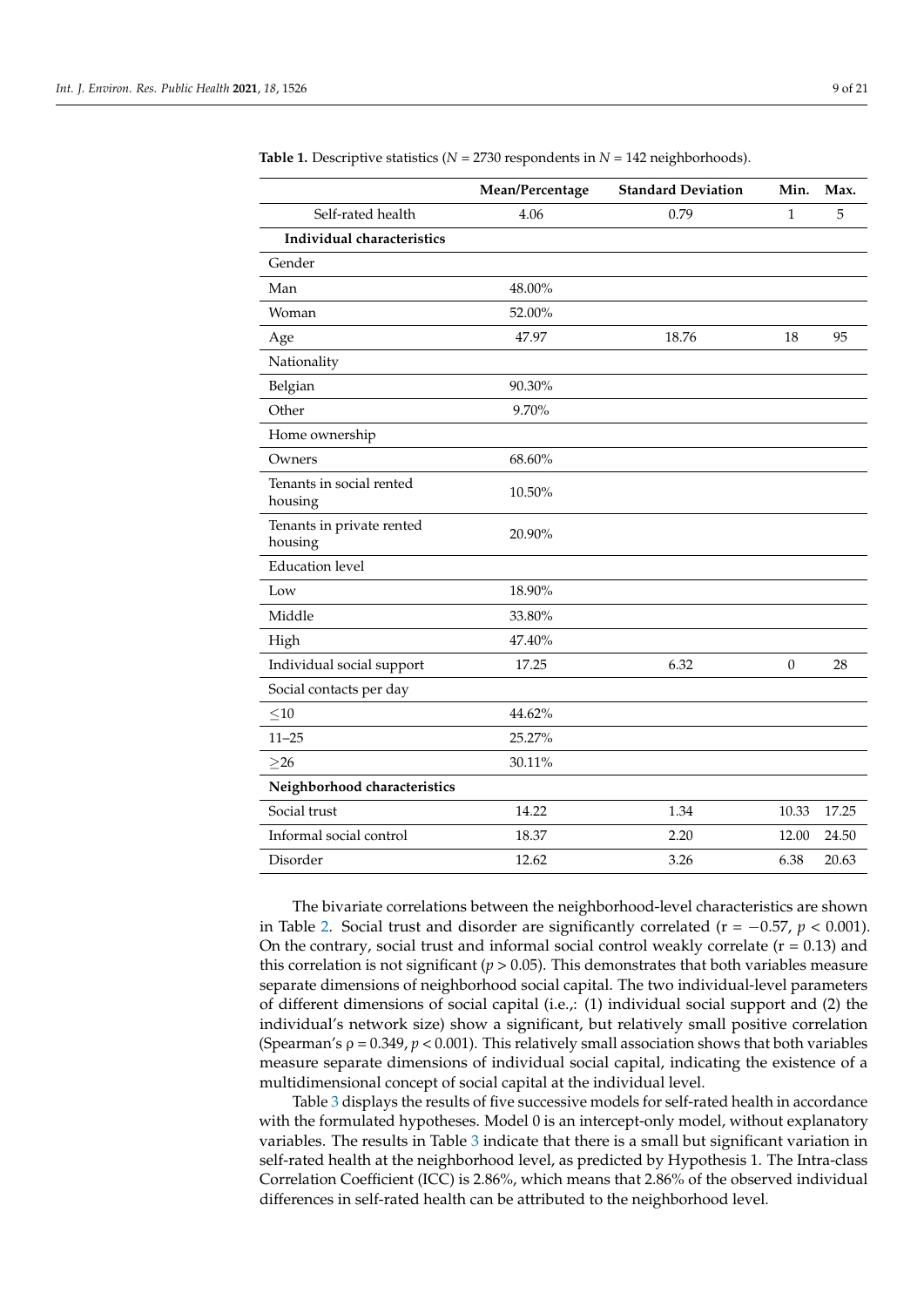| 1. Social trust            |             |             |  |
|----------------------------|-------------|-------------|--|
| 2. Informal social control | $0.13$ n.s. |             |  |
| 3. Disorder                | $-0.57$ *** | $0.09$ n.s. |  |

<span id="page-9-0"></span>**Table 2.** Bivariate correlations of neighborhood-level variables (*N* = 142).

|  | <b>Table 3.</b> Estimates (and standard errors) of the hierarchical linear models explaining self-rated health ( $N = 2730$ ). |  |  |  |  |  |  |  |  |  |  |  |  |  |  |  |  |  |
|--|--------------------------------------------------------------------------------------------------------------------------------|--|--|--|--|--|--|--|--|--|--|--|--|--|--|--|--|--|
|--|--------------------------------------------------------------------------------------------------------------------------------|--|--|--|--|--|--|--|--|--|--|--|--|--|--|--|--|--|

<span id="page-9-1"></span>

|                                                                                                                       | Model 0 B (S.E)         | Model 1 B (S.E.)                         | Model 2 B (S.E.)                         | Model 3 B (S.E.)                         | Model 4 B (S.E.)                         |  |  |  |
|-----------------------------------------------------------------------------------------------------------------------|-------------------------|------------------------------------------|------------------------------------------|------------------------------------------|------------------------------------------|--|--|--|
| Level 2: Neighborhood-level characteristics (fixed effects)                                                           |                         |                                          |                                          |                                          |                                          |  |  |  |
| Social trust<br>(standardized)                                                                                        |                         |                                          | $0.07$ *** $(0.02)$                      | $0.04 * (0.02)$                          | $0.04 * (0.02)$                          |  |  |  |
| Informal social<br>control (stand.)                                                                                   |                         |                                          | n.s.                                     | n.s.                                     | n.s.                                     |  |  |  |
| Disorder<br>(standardized)                                                                                            |                         |                                          |                                          | $-0.06$ ** (0.02)                        | $-0.05*(0.02)$                           |  |  |  |
| Level 1: Individual-level characteristics (fixed effects)                                                             |                         |                                          |                                          |                                          |                                          |  |  |  |
| Gender (ref.<br>$cat. = women)$                                                                                       |                         | $0.07 * (0.03)$                          | $0.07 * (0.03)$                          | $0.07 * (0.03)$                          | $0.06 * (0.03)$                          |  |  |  |
| Age (standardized)                                                                                                    |                         | $-0.21$ *** (0.02)                       | $-0.21$ *** (0.02)                       | $-0.21$ *** (0.02)                       | $-0.16$ *** (0.02)                       |  |  |  |
| Nationality (ref.<br>$cat. = Belgium)$                                                                                |                         | n.s.                                     | n.s.                                     | n.s.                                     | n.s.                                     |  |  |  |
| Education (ref.<br>$cat = high$ )<br>Low<br>Middle                                                                    |                         | $-0.34$ *** (0.04)<br>$-0.17$ *** (0.03) | $-0.34$ *** (0.04)<br>$-0.17$ *** (0.03) | $-0.34$ *** (0.04)<br>$-0.17$ *** (0.03) | $-0.27$ *** (0.04)<br>$-0.12$ *** (0.03) |  |  |  |
| Home ownership<br>$ref. cat. = owner)$<br>Tenants in social<br>rented housing<br>Tenants in private<br>rented housing |                         | $-0.25$ *** (0.05)<br>$-0.10**$ (0.04)   | $-0.21$ *** (0.05)<br>$-0.09*(0.04)$     | $-0.18$ *** (0.05)<br>$-0.08*(0.04)$     | $-0.13*(0.05)$<br>n.s.                   |  |  |  |
| Individual social<br>support (stand.)                                                                                 |                         |                                          |                                          |                                          | $0.11$ *** $(0.02)$                      |  |  |  |
| Network size (ref.<br>cat. = $\geq$ 26)<br>${\leq}10$<br>$11 - 25$                                                    |                         |                                          |                                          |                                          | $-0.13$ ** $(0.04)$<br>n.s.              |  |  |  |
| Intercept                                                                                                             | $4.06$ *** $(0.02)$     | $4.20$ *** $(0.03)$                      | $4.19***$ (0.03)                         | $4.18***(0.03)$                          | $4.20$ *** $(0.04)$                      |  |  |  |
|                                                                                                                       | <b>Random</b> effects   |                                          |                                          |                                          |                                          |  |  |  |
| Neighborhood<br>Individual                                                                                            | $0.018**$<br>$0.610***$ | $0.006$ n.s.<br>$0.540***$               | $0.002$ n.s.<br>$0.539***$               | $0.001$ n.s.<br>$0.539***$               | $0.002$ n.s.<br>$0.524$ ***              |  |  |  |
| <b>ICC</b>                                                                                                            | 2.86%                   | 1.18%                                    | 0.46%                                    | 0.24%                                    | $0.33\%$                                 |  |  |  |
| $\Delta$ Deviance ( $\Delta$ df)                                                                                      |                         | 425 (4) ***                              | $8(2) *$                                 | n.s. 3(1)                                | $163(2)$ ***                             |  |  |  |

*N* (level 1) = 2730, *N* (level 2) = 142; \*\*\* *p* < 0.001, \*\* *p* < 0.01, \* *p* < 0.05, n.s. = not significant.

In model 1, demographic and socioeconomic control variables (confounders) are included and the variation at the neighborhood level is reinterpreted. Because adding the background variables reduces the ICC to 1.18% and because the model fit significantly improves, model 1 shows that a significant amount of the variation at the neighborhood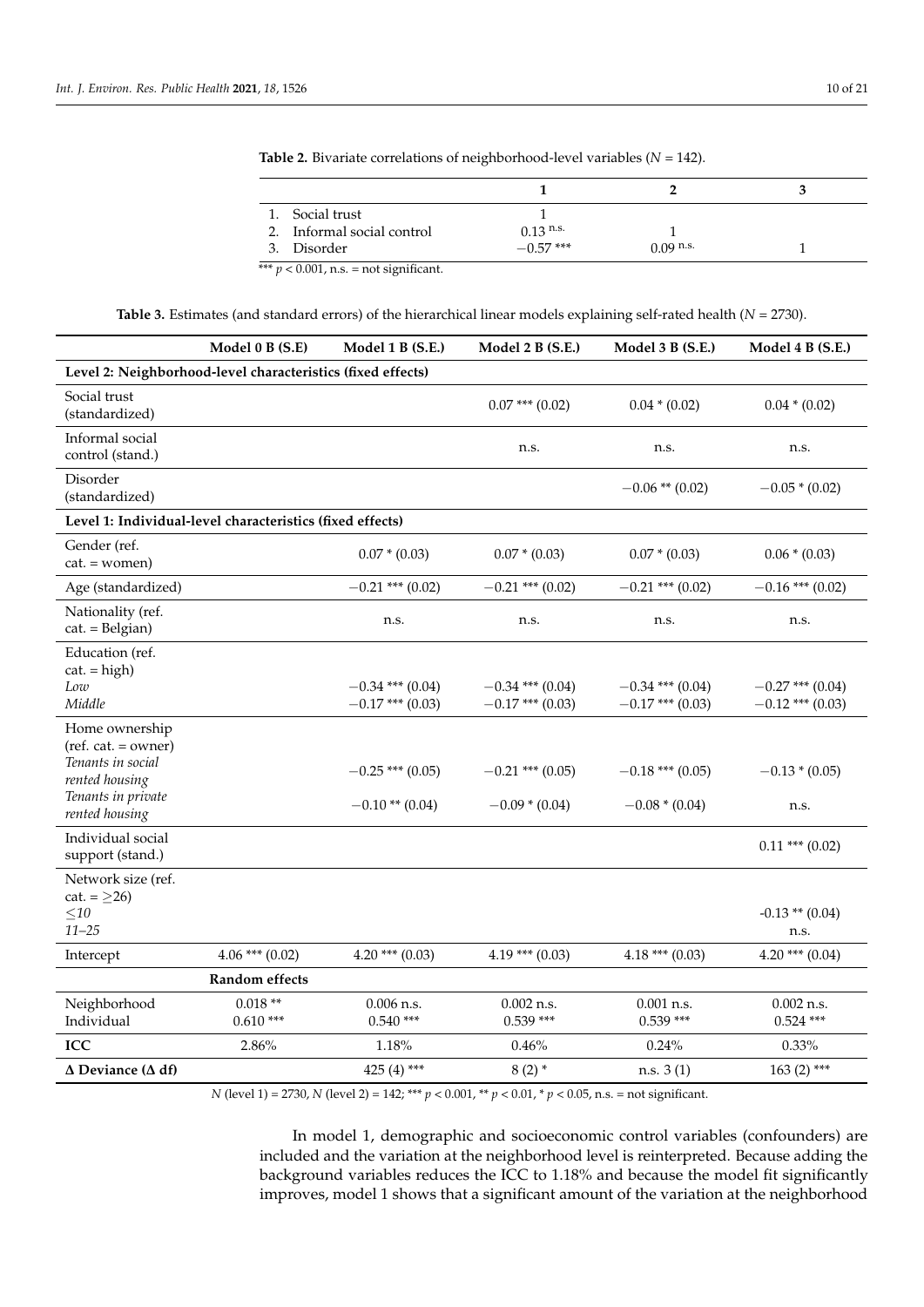level is due to the differing composition of neighborhoods in terms of these demographic and socioeconomic variables. This indicates that it is necessary to exclude composition effects before estimating the true contextual effects of neighborhood social trust, informal social control and disorder. As can be observed, the neighborhood random effects are no longer significant, in contradiction to what was expected (H2). The estimates show that, on the individual level, women, the elderly, people with low levels of education, and tenants report lower levels of self-rated health. The nationality of inhabitants does not significantly affect self-rated health.

From model 2 onwards, the neighborhood (level-2) characteristics are included in the analysis. In model 2, social trust and informal social control are introduced. Social trust has a small but significant positive effect on the level of self-rated health. In other words, inhabitants of neighborhoods characterized by higher levels of social trust also report significantly higher levels of self-rated health. The effect of informal social control is not significant. So, there is partial support for Hypothesis 3. Due to the introduction of these neighborhood-level characteristics, the between-neighborhood variance in self-rated health is substantially reduced and, consequently, the ICC further shrinks to less than a half percent. Now, 0.46% of the observed individual differences in self-rated health can be explained by the characteristics at the neighborhood level. The deviance-statistic indicates that the model fit is significantly improved.

In model 3, neighborhood disorder is included as an independent variable at the neighborhood level. The net-effect of disorder is in line with Hypothesis 4a: higher levels of disorder are associated with lower levels of self-rated health. This association is significant (*p* < 0.01). This neighborhood measure has on its own an impact on the model, since the ICC is further reduced to 0.24%; however, adding this variable does not lead to a significant improvement of the model fit. The introduction of disorder at the neighborhood level slightly decreases the impact of neighborhood social trust on self-rated health, suggesting that the effect of social trust is partially mediated by disorder (Hypothesis 4b).

In model 4 the individual-level indicators of social capital, i.e., individual social support and the individual's network size are added to test Hypotheses 5a and 5b. Hypothesis 5a is supported as people who report higher levels of individual social support also report higher levels of self-rated health. As can be observed, also network size on the individual level has a small, but significant effect on self-rated health (Hypothesis 5b). People with few ties report lower self-rated health than people with a large network (26 or more). However, compared to inhabitants with large network, the results do not indicate lower self-rated health for people with a moderate network size (11–25 contacts). The values of several compositional variables, such as education and home ownership, are reduced when introducing the individual-level indicators of social capital to the model, which means that, previously, these compositional variables were partially capturing the effect of individual social capital. Taking individual social support and the individual's network size into account significantly improves the model fit, compared to the previous model. Adding both indicators to the model at the individual level results in an increase of the ICC, which means that the importance of the characteristics at the neighborhood level increases. When a comparison of the effect sizes is made (made possible because the metric variables were included as standardized variables), neighborhood social trust and neighborhood disorder have a similar effect on self-rated health (as the coefficients have absolute values of 0.044 and 0.045, respectively), but the effect of individual social support is clearly larger (as the coefficient has an absolute value of 0.108).

To be certain that the uncovered effects are not due to the fact that linear hierarchical models were performed, an additional hierarchical ordered logit model was estimated that treats self-rated health as an ordinal variable. This analysis that uses 'very good self-rated health' as a reference category and includes standardized metric predictors to allow for effect comparisons, is presented in Table [A2.](#page-17-8) The ordered logit analysis (in Table [A2\)](#page-17-8) confirms the findings of the final linear hierarchical model (model 4 in Table [3\)](#page-9-1). With regard to the neighborhood-level indicators: the higher the social trust in the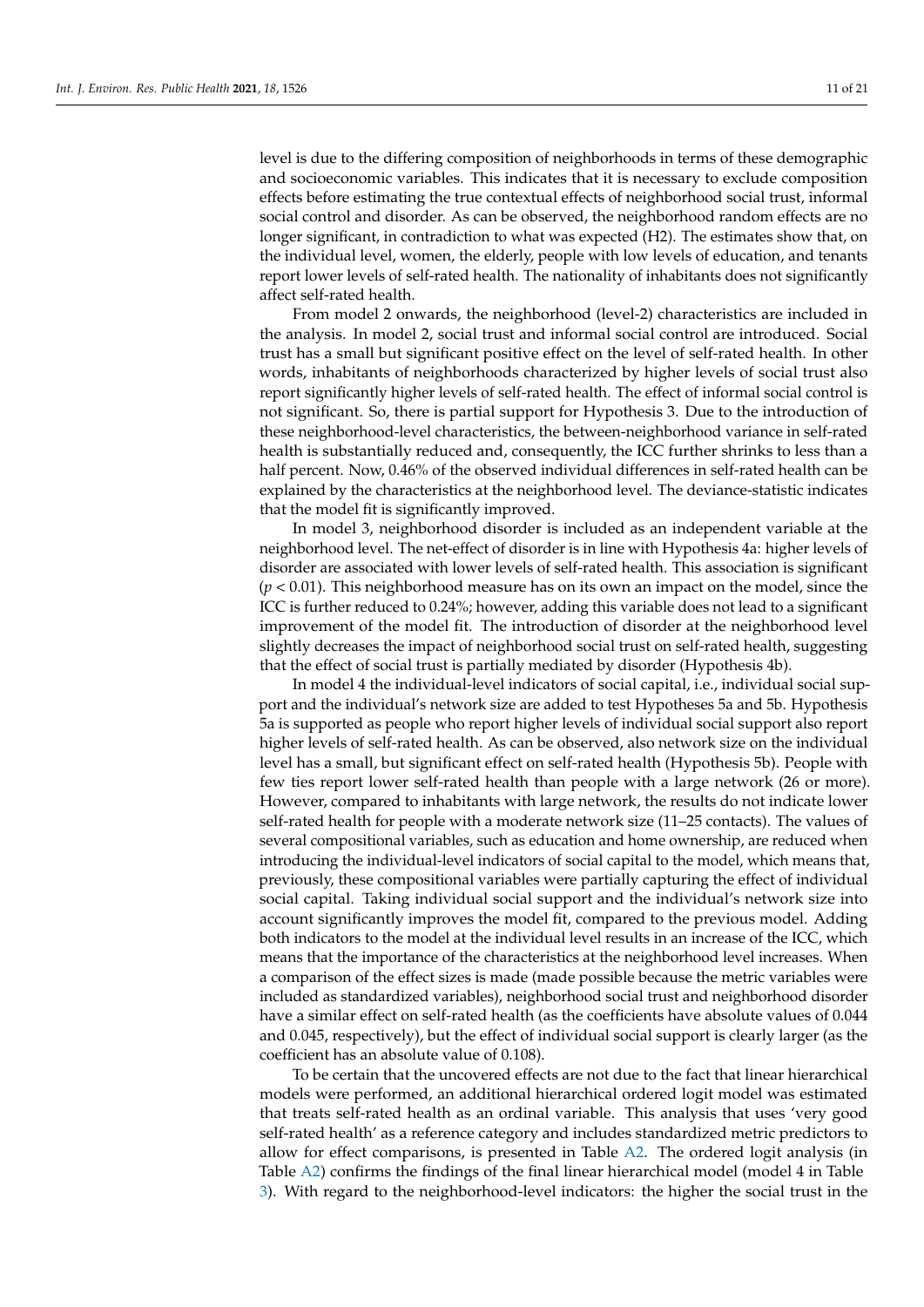neighborhood people live in, the less likely these inhabitants are to report worse self-rated health compared to 'very good self-rated health'  $(p < 0.05)$ ; the higher the level of disorder in the neighborhood people live in, the more likely these inhabitants are to report worse self-rated health compared to 'very good self-rated health'  $(p < 0.05)$ . The neighborhood level of informal social control does not predict individual self-rated health. Also the findings regarding the individual-level indicators in the ordered logit analysis (shown in Table [A2\)](#page-17-8) lead to similar conclusions as were drawn from model 4 of Table [3:](#page-9-1) persons are less likely to report worse self-rated health compared to 'very good self-rated health' when their individual social support is higher  $(p < 0.001)$ . With regard to network size, the results indicate that respondents with a very small network are more likely to report worse self-rated health compared to 'very good self-rated health' (*p* < 0.01). When a comparison of the effect sizes is made, neighborhood social trust and neighborhood disorder have a similar effect on self-rated health (as the coefficients have absolute values of 0.102 and 0.110, respectively), but the effect of individual social support is clearly larger (as the coefficient has an absolute value of 0.291).

### **4. Discussion**

This study evaluates the effect of individual and neighborhood social capital on the self-rated health of adult inhabitants across neighborhoods in Ghent, Belgium. By doing so, it builds upon the call to analyze social capital from a multilevel perspective [\[41](#page-18-24)[–43\]](#page-19-0). Drawing both on Bourdieusian and Putnamian social capital theories, collective efficacy theory and broken windows theory, this study estimates the health effects of social trust, informal social control and disorder at the neighborhood level and social support and network size at the individual level, using indicators indebted to both the normative and resource-based approaches to social capital.

As expected, this study indicates that the self-rated health individuals report varies across neighborhoods. Differential neighborhood composition explains neighborhood differences in self-rated health. This means that the fact that people with similar demographic backgrounds (e.g., age, nationality, gender) and socioeconomic backgrounds (e.g., level of education and living in a socially rented, privately rented or self-owned home) cluster in certain neighborhoods explains variation in self-rated health across neighborhoods. Moreover and in line with other studies [\[86\]](#page-20-9), this study highlights the importance of individual social capital, showing that social support positively affects self-rated health. Furthermore, people with a small social network report lower self-rated health than people with a large number of ties. This is found when taking the demographic and socioeconomic background of individuals into account.

However, although to limited extent, some elements of neighborhood social capital seem to contribute to self-rated health across neighborhoods. While neighborhood social trust benefits individuals' self-rated health as hypothesized, a higher informal social control did–unexpectedly- not contribute to better health. As expected, higher neighborhood disorder is associated with lower self-rated health. Moreover, disorder accounts to a small extent for the positive effect of neighborhood social trust, but because the test of model improvement lacked statistical significance, one should be careful not to draw far-reaching conclusions in this respect. All in all, in its effects on self-rated health, social capital operates more on the individual level, than on the neighborhood level in this study, as is also illustrated by the comparison of effect sizes.

This study has some important strengths. Firstly, our analyses include different indicators of social capital, according to both the normative and resource-based perspectives, thereby incorporating competing conceptualizations of social capital and acknowledging the complex nature of the concept, a point made by Vyncke ([\[40\]](#page-18-23), p. 177). The combination of both definitions and conceptions of social capital provides a more thorough understanding of the relationship between social capital and self-rated health and counters the predominating 'normative' approach to social capital that extensively focuses on social norms such as trust and reciprocity [\[43\]](#page-19-0). Secondly, consistent with the multilevel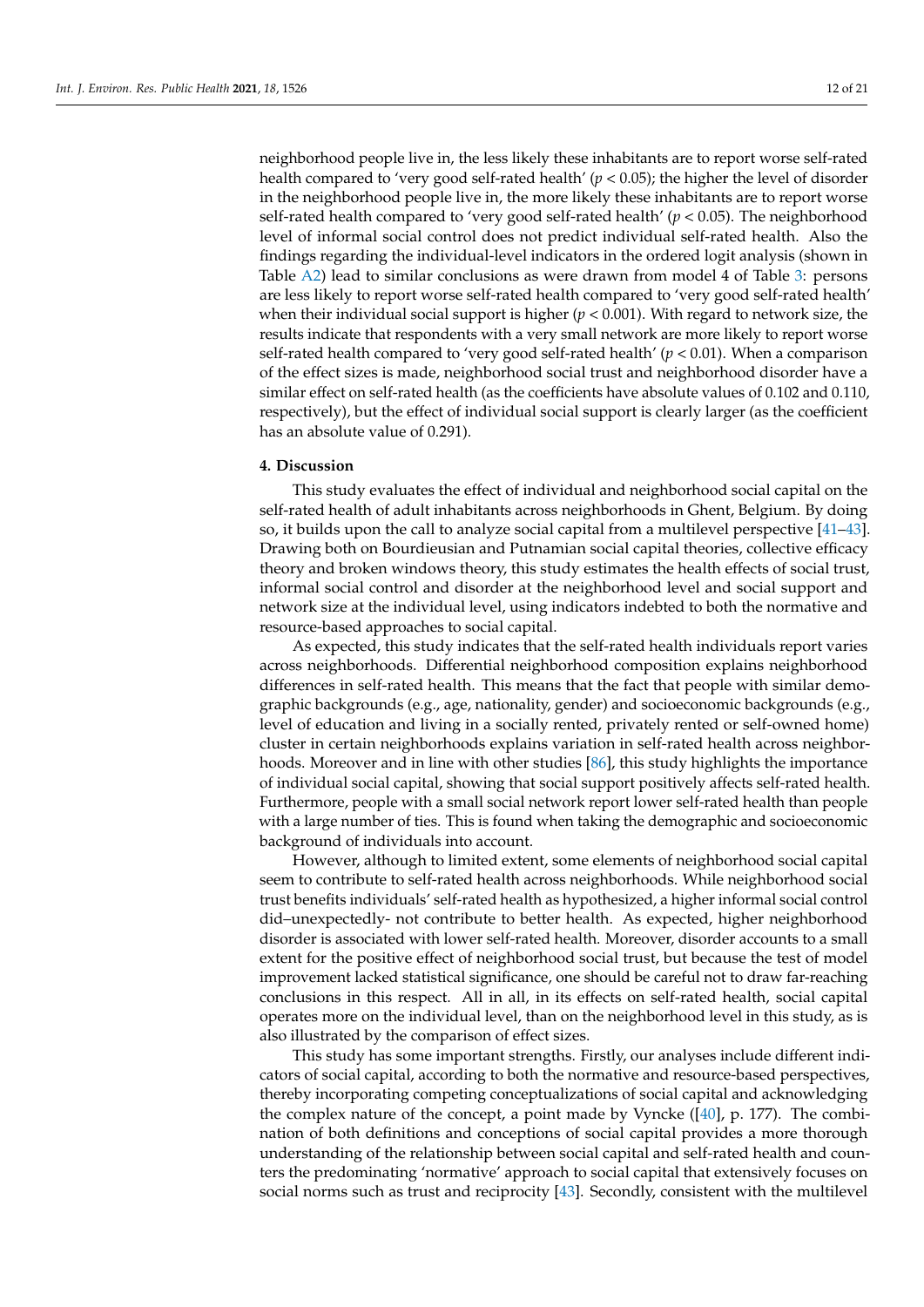framework, this study examines both individual and neighborhood-level social capital, which is necessary as individual and neighborhood social capital can function as two distinct constructs that have diverging health effects [\[30,](#page-18-16)[40\]](#page-18-23). Thus, this study contributes to the understanding of the multilevel nature of social capital and its effects on health, using a multilevel perspective on social capital that acknowledges both the individual and neighborhood level as a relevant operational level. Thirdly and in agreement with the multilevel perspective, neighborhood capital is measured employing the key informant technique. This approach is both statistically and methodologically superior to measurement strategies that treat neighborhood social capital as a mere aggregate of individual scores [\[44,](#page-19-1)[78\]](#page-20-2). This adds to other strengths of the study design, including the large study size and the labor-intensive respondent selection and data collection method (interview in the home of the respondents, repeated attempts to contact respondents, . . . ) which reduces selection bias.

In spite of its contributions, we want to add some critical notes that should be addressed in future research. A limitation of this work relates to the inability of the used cross-sectional study design to pinpoint the direction of causality between social capital and health [\[87](#page-20-10)[,88\]](#page-20-11). Indeed, while certain components of social capital, such as a person's network size, may affect health, also the opposite could be true, which would mean that an individual's poor health results in smaller social networks. It requires longitudinal data, such as panel data, to solve this causality question. However, it is unsure that even longitudinal data would necessarily allow to identify the actual nature of the association between social capital and health, as they probably have a bidirectional and mutually reinforcing, or circular, relationship [\[89\]](#page-20-12). The slight underrepresentation of people with a non-Belgian nationality in the reached sample (compared to the drawn randomized sample) potentially makes the generalizability of the findings to the entire population, including people with a non-Belgian nationality, difficult. It is important to note, however, that the aim of this study was not to evaluate the divergent health effects for different ethnic groups, so the implications of this slight underrepresentation are rather limited. Nevertheless, it is clear that future research should try to guarantee the representativeness of the used study sample for people with other ethnicities and nationalities, by avoiding that language difficulties cause drop-out, for instance by providing questionnaires in different languages ([\[40\]](#page-18-23), pp. 223–224).

Furthermore, one has to acknowledge that, all in all, this study did not present large effects of neighborhood social capital on self-rated health. There are several possible explanations. First, different overlapping contexts, such as neighborhoods, work settings and school settings, influence health [\[90\]](#page-20-13). As a consequence, the findings could reflect a mismatch between the context(s) relevant for the study participants' health and the used operationalization of neighborhoods, as also explained by Vyncke ([\[40\]](#page-18-23), p. 175). Second, earlier research suggested that the absence of significant health effects of social capital at the collective level could be explained by the interaction between individual and collective social capital [\[19\]](#page-18-5), but this potential cross-level interplay of social capital at the individual and the collective level is not considered in the present study. Third and related, it is possible that social capital has health benefits for specific subpopulations. For instance, neighborhood social capital may only have health effects for certain ethnic or SES groups or depending on the SES of the neighborhood [\[14](#page-18-1)[,16](#page-18-9)[,91\]](#page-20-14). Attention to these diverging (interaction) effects would also allow to dig deeper into the possibility that specific manifestations of neighborhood social capital, such as neighborhood informal social control, have opposite effects in particular segments of the population, that balance each other out and sum up in very small net effects in the overall population. This could potentially clarify why findings for different manifestations of social capital, such as neighborhood informal social control, are so inconsistent between studies [\[15](#page-18-3)[,29\]](#page-18-15). As Villalonga-Olives and colleagues [\[92\]](#page-20-15) argue, evaluating which segments of the population may disproportionally benefit from certain social capital interventions is important to enhance public health (p. 203).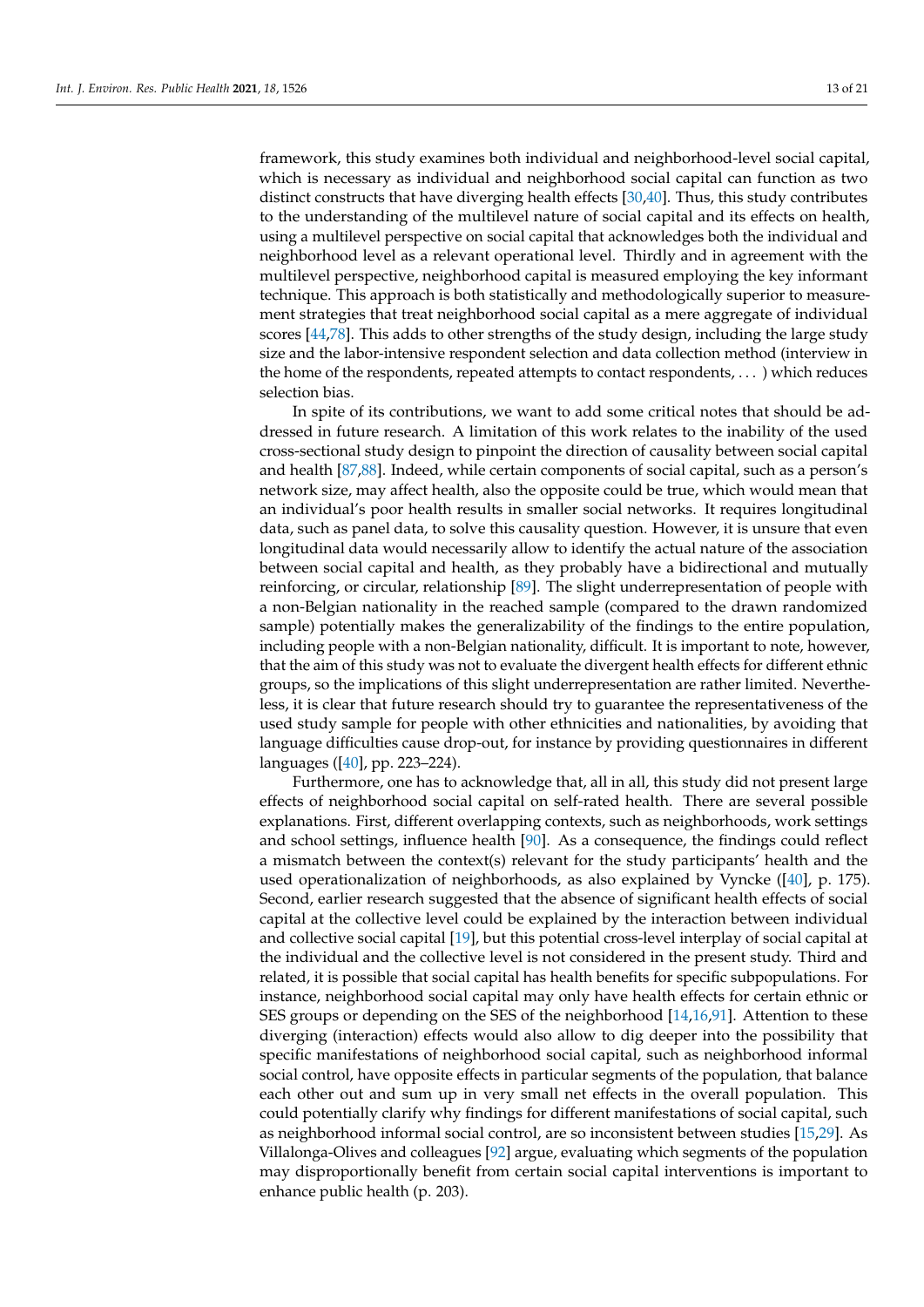Fourth, the relatively minor effects of neighborhood social capital could be related to the subjective measure of health status used in this study. In fact, there is some evidence that the match between self-rated and actual health depends on the social circumstances of a person [\[93,](#page-20-16)[94\]](#page-20-17). Neighborhood characteristics could be associated more with objective health status, rather than with subjective health status, as people in resource-poor neighborhoods may take their resource-poor neighbors with a bad health status as a reference point and, thus, overestimate their true health status when they are reporting their self-rated health (e.g., reference group theory [\[95\]](#page-20-18)), or because expectations about health increase with the educational level ([\[93\]](#page-20-16), p. 429). This would mean that neighborhood social capital has a more pronounced effect when studying specific health behaviors, such as smoking or physical activity, or objective indicators, such as mortality risk. Fifth, it is also possible that neighborhood social capital is associated more with a person's mental health than with physical health, as suggested by research by Ziersch and colleagues [\[32\]](#page-18-25).

Sixth, it is possible that research in other country-contexts, such as the USA, finds larger effects of neighborhood social capital. Indeed, one could question the relevance of focusing on the neighborhood level in research within the European context [\[96\]](#page-20-19). After all, the socio-spatial segregation between neighborhoods in Europe is less pronounced than in the USA [\[97\]](#page-20-20), where the research tradition focusing on neighborhood effects originates from [\[96\]](#page-20-19). Last, it is possible that other neighborhood characteristics than social capital cause differences in self-rated and objective health across neighborhoods. For instance, the socio-spatial quality of the neighborhood, such as walkability or the availability of parcs, may explain health inequalities across neighborhoods [\[98\]](#page-20-21).

Further research should further clarify these expectations regarding the effects of neighborhood social capital and other neighborhood characteristics on objective health status, health behaviors and mental health, for specific subpopulations. Future research should also address one of the major challenges for contextual neighborhood effect studies, which relates to the myriad of ways social capital is conceptualized and operationalized and the obstacles this poses to the scientific understanding of which manifestation of social capital has the most direct and objective impact on which health indicator, for which segments of the population, in which context and through which mechanisms. Indeed, even after decades of research, it is still unclear which manifestations of neighborhood social capital always protect health or protect health more than others, as literature reviews reveal differences between health indicators, point to large inconsistencies between studies, show the health effects of different elements of neighborhood social capital to be contextdependent or different for subpopulations and signal that social capital indicators are too often used in composite measures, making disentangling the effects of different nuances of neighborhood social capital impossible [\[15](#page-18-3)[,57,](#page-19-14)[99,](#page-20-22)[100\]](#page-20-23). A clearer understanding of the exact health effect for the different social capital indicators used in the literature is necessary to substantiate the implications of social capital research and research on neighborhood effects for public health improvements. Therefore, we reiterate the call of other scholars that more attention should go to differentiating between divergent conceptualizations of social capital in order to find common ground and make comparison possible [\[29,](#page-18-15)[57\]](#page-19-14). Future research could also elaborate on the multilevel perspective on social capital applied in this study by focusing on other indicators of neighborhood social capital, such as community social support, that were not addressed in this study [\[2\]](#page-17-1). As such, this study and future research on this topic add to the understanding of how strengthening social capital of individuals in neighborhoods can lead to better health outcomes. Indeed, this study highlights that reinforcing the social support and the social network of individuals is an important element to improve the health of inhabitants across neighborhoods. As a consequence, health improvement programs should pay attention to individual social capital when addressing health inequalities across neighborhoods. Moreover, this study indicates that to improve health promoting social capital as a health-related resource is probably not enough. Interventions that focus on social capital to advance health are "*a complement to, rather than a replacement for, broader structural interventions*" ([\[101\]](#page-20-24), p. 185).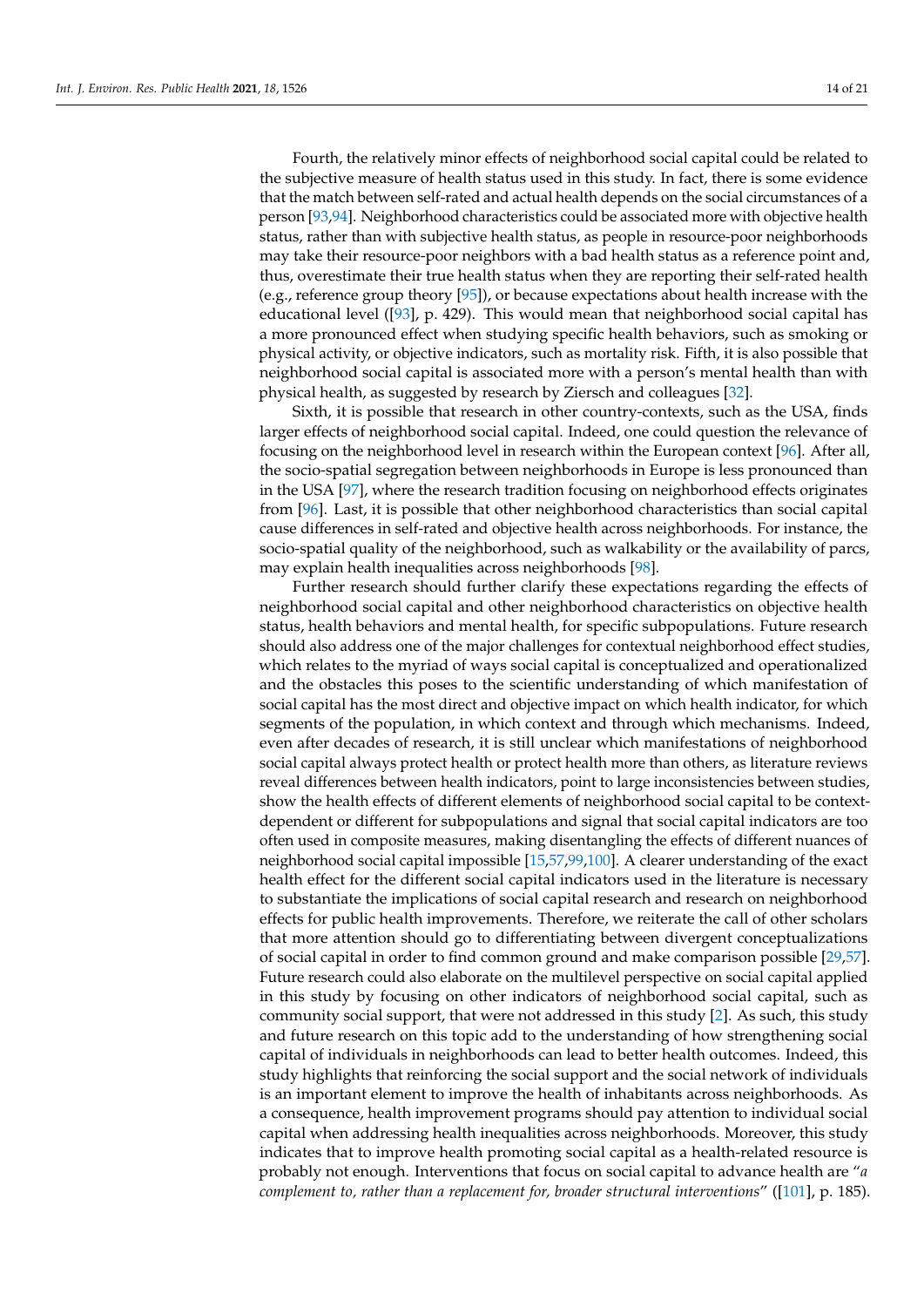Socioeconomic health-related resources such as educational attainment, which Mirowsky and Ross [\[102\]](#page-20-25) and Link and Phelan [\[103,](#page-20-26)[104\]](#page-20-27) argue is the fundamental cause of health, and which proves to be an important predictor of health in the analyses of this study as well, are crucial when enhancing good health across neighborhoods.

#### **5. Conclusions**

This study evaluates the effect of individual and neighborhood social capital on selfrated health. In particular, drawing on Bourdieusian and Putnamian social capital theory, collective efficacy theory and broken windows theory, this study focuses on the health effects of neighborhood social trust, informal social control and disorder at the neighborhood level and social support and network size at the individual level. Thus, this study contributes to the growing literature on the health effects of neighborhood characteristics, by presenting an application of a multilevel perspective on social capital [\[2\]](#page-17-1). The study specifically highlights the importance of individual social capital, as the estimated neighborhood-level social processes are either non-significant (as is the case for informal social control), or have a smaller effect on self-rated health (as is the case for neighborhood social trust and neighborhood informal social control). This study calls for further research using a multilevel perspective on the effects of social capital on health behaviors and objective health indicators and for different segments of the population. More work is also needed on one of the great challenges for neighborhood social capital research, which refers to the myriad of ways social capital is conceptualized and operationalized and the obstacles this poses to the scientific understanding of which manifestation of social capital has the most direct and objective impact on which health indicator, for which segments of the population, in which context and through which mechanisms. Every study on health effects of neighborhood social capital, also this study, is confronted with this hiatus in the literature and, more importantly, this issue jeopardizes the application of findings for the improvement of public health. Therefore, we reiterate the call of other scholars that more attention should go to differentiating between divergent conceptualizations of social capital in order to find the common ground and make comparison possible [\[29,](#page-18-15)[58\]](#page-19-15).

**Author Contributions:** Each author has contributed to the concept and design and drafting or revising of the manuscript and each author has read and approved the manuscript as submitted. Conceptualization and design article: S.L., T.S., V.V., W.H., L.J.R.P. and S.W.; methodology: T.S., L.J.R.P. and W.H.; data analysis: T.S., W.H. and S.L.; data interpretation: T.S. and S.L.; writing original draft preparation, S.L., T.S. and V.V.; writing—review and editing, S.L., T.S., V.V., W.H., L.J.R.P. and S.W.; administration: S.L.; funding acquisition: S.W., W.H. and L.J.R.P. All authors have read and agreed to the published version of the manuscript.

**Funding:** This research was funded by the Research Foundation—Flanders (FWO), grant number GA05511N\_SVDS\_2922 and FWO12/ASP\_H/295).

**Institutional Review Board Statement:** The study was approved by the Ethics Committee of Ghent University Hospital (protocol code: EC UZG 2011/458 and date of approval: 22 September 2011).

**Informed Consent Statement:** Informed consent was obtained from all subjects involved in the study.

**Data Availability Statement:** The data presented in this study are available on request from the corresponding author. The data are not publicly available due to privacy reasons (cf. requirements of the Ethics Committee).

**Acknowledgments:** The research team wishes to thank the city of Ghent for their help in facilitating this research project.

**Conflicts of Interest:** The authors declare no conflict of interest.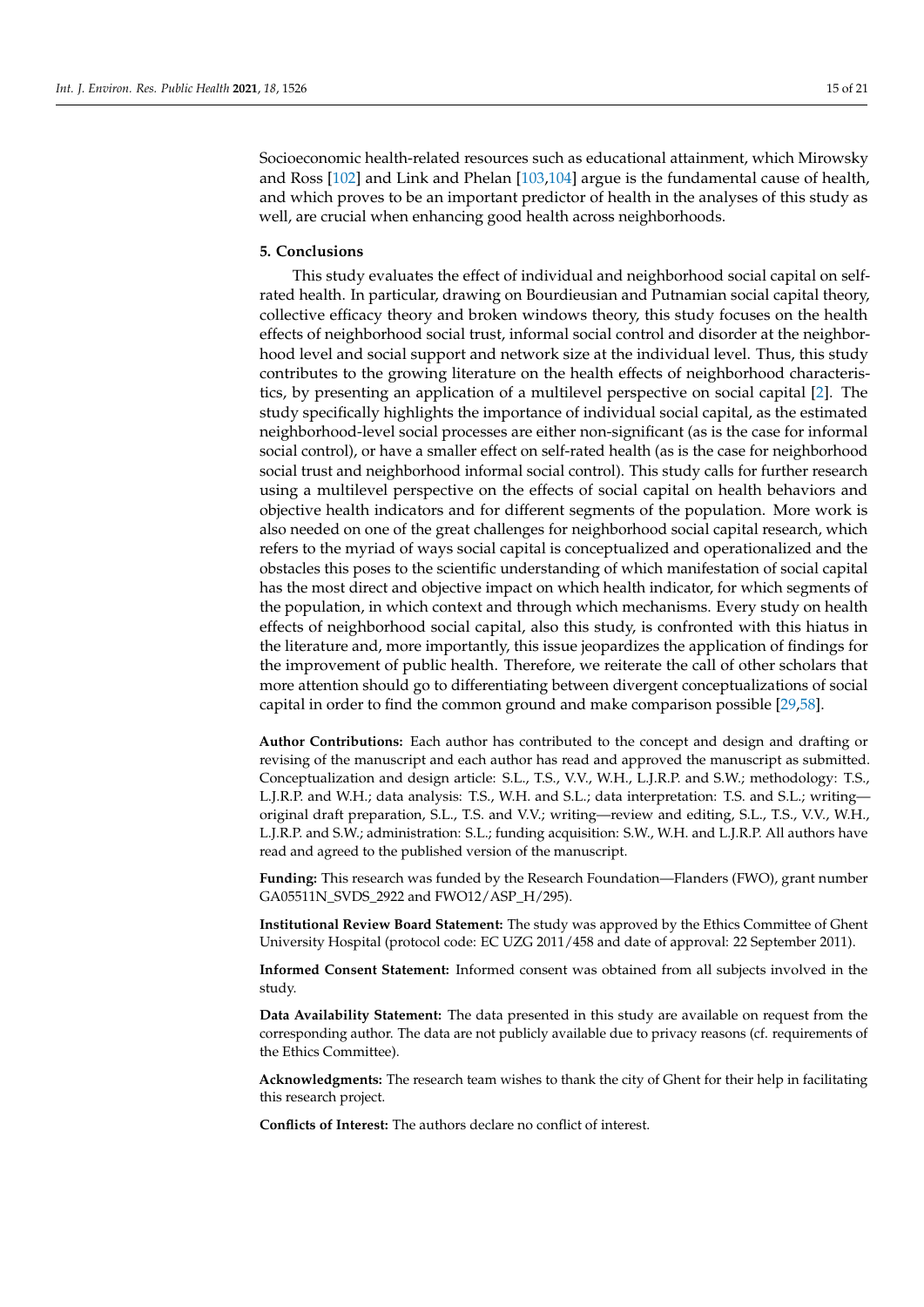## **Appendix A**

Table A1. Results of factor and reliability analyses regarding scale construction for relevant indicators (Cronbach's alpha's in bold, factor loadings in italics).

| <b>Summative Scale and Individual Items</b>                                                               | Coding                                       | Cronbach's Alpha/Factor Loadings |
|-----------------------------------------------------------------------------------------------------------|----------------------------------------------|----------------------------------|
| Individual characteristics                                                                                |                                              |                                  |
| Individual social support (individual items were on an 8-point scale)                                     |                                              | 0.81                             |
| How many friends, family members or acquaintances                                                         |                                              |                                  |
| 1. understand your problems?                                                                              | $0 \rightarrow > 10$                         | 0.72                             |
| would let you move into their house for a week if you temporarily could not stay at your<br>2.<br>house?  | $0 \rightarrow > 10$                         | 0.72                             |
| 3. would encourage you to go to the doctor if you experience health problems?                             | $0 \rightarrow > 10$                         | 0.73                             |
| 4. make you feel good? (e.g., make you feel you are useful or make you feel they are glad to<br>know you) | $0 \rightarrow > 10$                         | 0.70                             |
| Neighborhood characteristics                                                                              |                                              |                                  |
| Social trust (individual items were on an 5-point Likert scale)                                           |                                              | 0.80                             |
| People around here are willing to help their neighbors                                                    | totally disagree $\rightarrow$ totally agree | 0.76                             |
| 2. This is a close-knit neighbourhood                                                                     | totally disagree $\rightarrow$ totally agree | 0.76                             |
| 3. People in this neighborhood can be trusted                                                             | totally disagree $\rightarrow$ totally agree | 0.62                             |
| 4. Contacts between inhabitants in this neighborhood are generally positive                               | totally disagree $\rightarrow$ totally agree | 0.72                             |
| Informal social control (individual items were on an 5-point Likert scale)                                |                                              | 0.84                             |
| How likely is it that you could count on neighbors intervening when                                       |                                              |                                  |
| 1. children were skipping school and hang out on a street corner                                          | very likely $\rightarrow$ very unlikely      | 0.61                             |
| children were spray-painting graffiti on a local building<br>2.                                           | very likely $\rightarrow$ very unlikely      | 0.73                             |
| children were showing disrespect to an adult<br>3.                                                        | very likely $\rightarrow$ very unlikely      | 0.69                             |
| a fight breaks out in front of their house<br>4.                                                          | very likely $\rightarrow$ very unlikely      | 0.72                             |
| children were making too much racket<br>5.                                                                | very likely $\rightarrow$ very unlikely      | 0.72                             |
| 6. children are using soft drugs (smoking weed, hasj, etc.)                                               | very likely $\rightarrow$ very unlikely      | 0.63                             |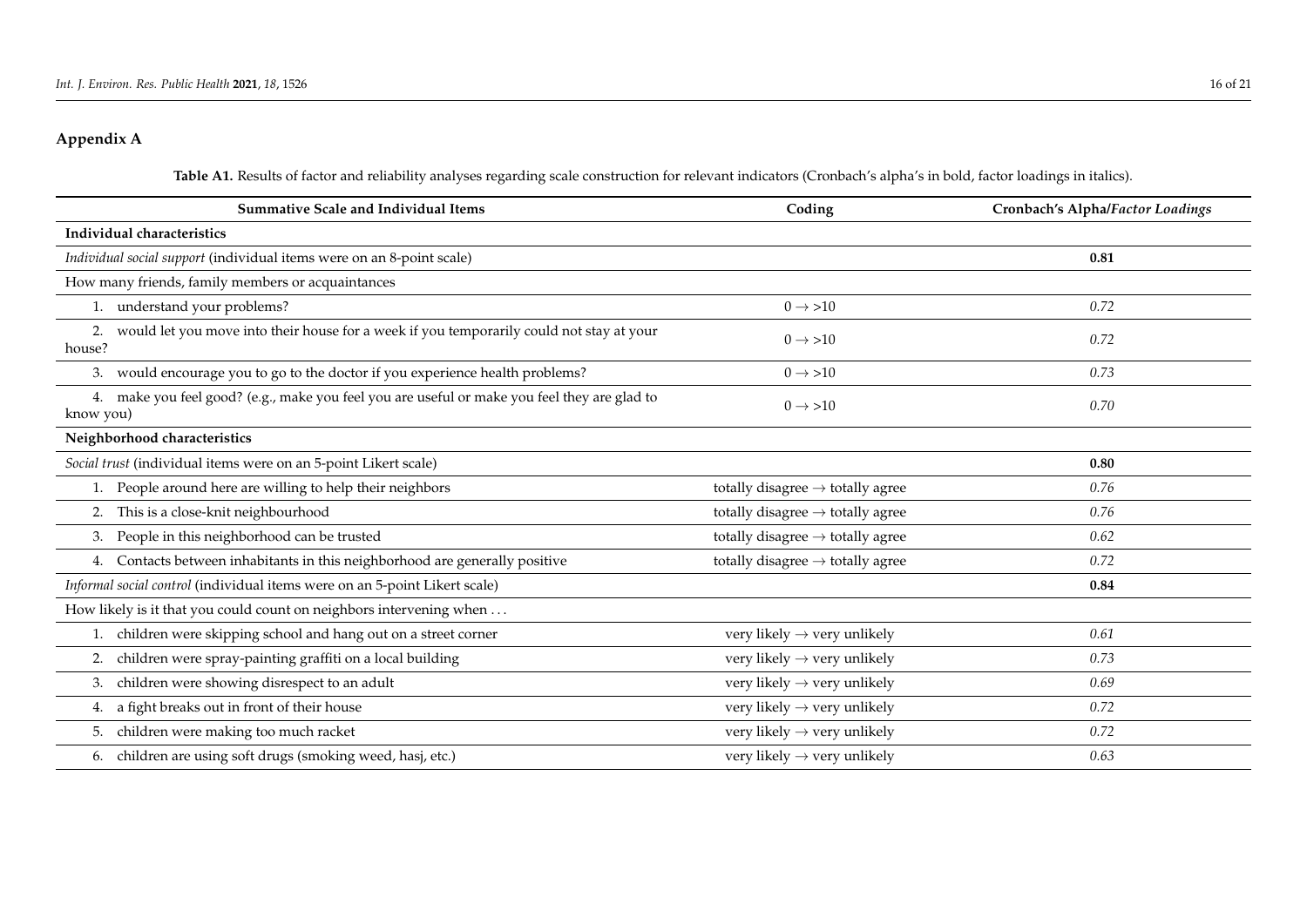<span id="page-16-0"></span>

| Table Al. Cont.                                                    |                                |                                  |  |  |  |
|--------------------------------------------------------------------|--------------------------------|----------------------------------|--|--|--|
| <b>Summative Scale and Individual Items</b>                        | Coding                         | Cronbach's Alpha/Factor Loadings |  |  |  |
| Disorder (individual items were on an 5-point Likert scale)        |                                | 0.85                             |  |  |  |
| 1. Adolescents hanging around on street corners                    | never $\rightarrow$ very often | 0.66                             |  |  |  |
| 2. Groups of adolescents harassing people to obtain money or goods | never $\rightarrow$ very often | 0.78                             |  |  |  |
| 3. Men drinking alcohol in public                                  | never $\rightarrow$ very often | 0.67                             |  |  |  |
| 4. People selling drugs (hash, weed, etc.) on the streets          | never $\rightarrow$ very often | 0.70                             |  |  |  |
| 5. People being threatened on the streets with weapons or knives   | never $\rightarrow$ very often | 0.65                             |  |  |  |
| 6. Fights between adolescents on the streets                       | never $\rightarrow$ very often | 0.80                             |  |  |  |

Cronbach's alpha's in bold, factor loadings in italics.

**Table A1.** *Cont*.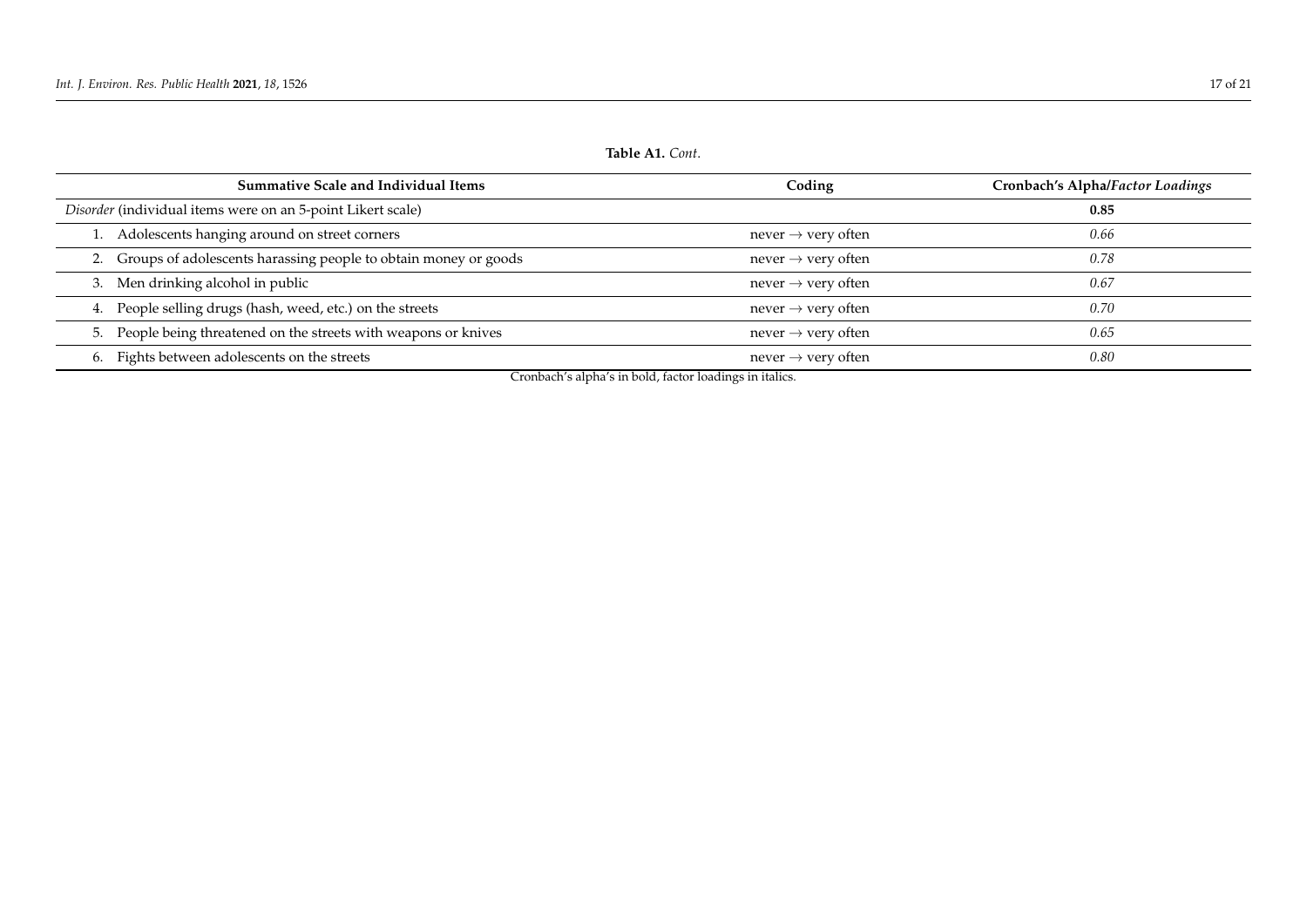<span id="page-17-8"></span>**Table A2.** Logistic regression coefficients (and standard errors) of a hierarchical ordered logit model (i.e., model for ordinal dependent variables, 2nd order PQL-estimation) explaining self-rated health, using 'very good self-rated health' as the reference category (*N* = 2730).

|                                                             | Model Parallel to Model 4 in Table 3 B (S.E) |
|-------------------------------------------------------------|----------------------------------------------|
| Level 2: Neighborhood-level characteristics (fixed effects) |                                              |
| Social trust (standardized)                                 | $-0.102 * (0.049)$                           |
| Informal social control (standardized)                      | n.S.                                         |
| Disorder (standardized)                                     | $0.110 * (0.050)$                            |
| Level 1: Individual-level characteristics (fixed effects)   |                                              |
| Gender (ref. cat. = women)                                  | $-0.178*(0.077)$                             |
| Age (standardized)                                          | $0.459$ *** $(0.046)$                        |
| Nationality (ref. cat. = Belgian)                           | n.s.                                         |
| Education (ref. cat. = high)                                |                                              |
| Low                                                         | $0.745$ *** $(0.114)$                        |
| Middle                                                      | $0.350$ *** $(0.088)$                        |
| Home ownership (ref. cat. = owner)                          |                                              |
| Tenants in social rented housing                            | $0.339 * (0.137)$                            |
| Tenants in private rented housing                           | n.s.                                         |
| Individual social support (standardized)                    | $-0.291$ *** (0.043)                         |
| Network size (ref. cat. = $\geq$ 26)                        |                                              |
| $\leq$ 10                                                   | $0.303$ ** $(0.103)$                         |
| $11 - 25$                                                   | n.s.                                         |
| Intercept (ref. cat. = very good self-rated                 |                                              |
| health)                                                     |                                              |
| Very bad self-rated health                                  | $-5.683$ *** (0.246)                         |
| Bad self-rated health or worse                              | $-3.884$ *** (0.138)                         |
| Moderate self-rated health or worse                         | $-2.107$ *** (0.107)                         |
| Good self-rated health or worse                             | $0.694$ *** $(0.096)$                        |
| Random effects                                              |                                              |

Neighborhood 0.005 n.s. *N* (level 1) = 2730, *N* (level 2) = 142; \*\*\* *p* < 0.001, \*\* *p* < 0.01, \* *p* < 0.05, n.s. = not significant. Estimated in MLwiN version 3.02.

#### **References**

- <span id="page-17-0"></span>1. Kawachi, I.; Berkman, L.F. *Neighborhoods and Health*; Oxford University Press: New York, NY, USA, 2003.
- <span id="page-17-1"></span>2. Carpiano, R.M. Toward a neighborhood resource-based theory of social capital for health: Can Bourdieu and sociology help? *Soc. Sci. Med.* **2006**, *62*, 165–175. [\[CrossRef\]](http://doi.org/10.1016/j.socscimed.2005.05.020)
- <span id="page-17-2"></span>3. De Silva, M.J.; McKenzie, K.; Harpham, T.; Huttly, S.R.A. Social capital and mental illness: A systematic review. *J. Epidemiol. Community Health* **2005**, *59*, 619–627. [\[CrossRef\]](http://doi.org/10.1136/jech.2004.029678)
- 4. Francq, B.; Wagener, M. Stedenbeleid en armoede. In *Armoede in België. Jaarboek 2012*; Vranken, J., Lahaye, W., Geerts, A., Coppée, C., Eds.; Acco: Leuven, Belgium, 2012.
- 5. Arcaya, M.C.; Tucker-Seeley, R.D.; Kim, R.; Schnake-Mahl, A.; So, M.; Subramanian, S.V. Research on neighborhood effects on health in the United States: A systematic review of study characteristics. *Soc. Sci. Med.* **2016**, *168*, 16–29. [\[CrossRef\]](http://doi.org/10.1016/j.socscimed.2016.08.047) [\[PubMed\]](http://www.ncbi.nlm.nih.gov/pubmed/27637089)
- 6. Duncan, D.T.; Kawachi, I. Neighborhoods and Health: A Progress Report. In *Neighborhoods and Health*, 2nd ed.; Duncan, D.T., Kawachi, I., Eds.; Oxford University Press: New York, NY, USA, 2018; pp. 1–18.
- <span id="page-17-3"></span>7. Diez Roux, A.V. Investigating neighborhood and area effects on health. *Am. J. Public Health* **2001**, *91*, 1783–1789. [\[CrossRef\]](http://doi.org/10.2105/AJPH.91.11.1783) [\[PubMed\]](http://www.ncbi.nlm.nih.gov/pubmed/11684601)
- <span id="page-17-4"></span>8. Kawachi, I.; Kennedy, B.P.; Lochner, K.; Prothrow-Stith, D. Social capital, income inequality, and mortality. *Am. J. Public Health* **1997**, *87*, 1491–1498. [\[CrossRef\]](http://doi.org/10.2105/AJPH.87.9.1491) [\[PubMed\]](http://www.ncbi.nlm.nih.gov/pubmed/9314802)
- <span id="page-17-5"></span>9. Diez Roux, A.V. Residential environments and cardiovascular risk. *J. Urban. Health Bull. N. Y. Acad. Med.* **2003**, *80*, 569–589. [\[CrossRef\]](http://doi.org/10.1093/jurban/jtg065) [\[PubMed\]](http://www.ncbi.nlm.nih.gov/pubmed/14709706)
- <span id="page-17-6"></span>10. Wen, M.; Browning, C.R.; Cagney, K.A. Poverty, affluence, and income inequality: Neighborhood economic structure and its implications for health. *Soc. Sci. Med.* **2003**, *57*, 843–860. [\[CrossRef\]](http://doi.org/10.1016/S0277-9536(02)00457-4)
- <span id="page-17-7"></span>11. Franzini, L.; Caughy, M.; Spears, W.; Fernandez Esquer, M.E. Neighborhood economic conditions, social processes, and self-rated health in low-income neighborhoods in Texas: A multilevel latent variables model. *Soc. Sci. Med.* **2005**, *61*, 1135–1150. [\[CrossRef\]](http://doi.org/10.1016/j.socscimed.2005.02.010)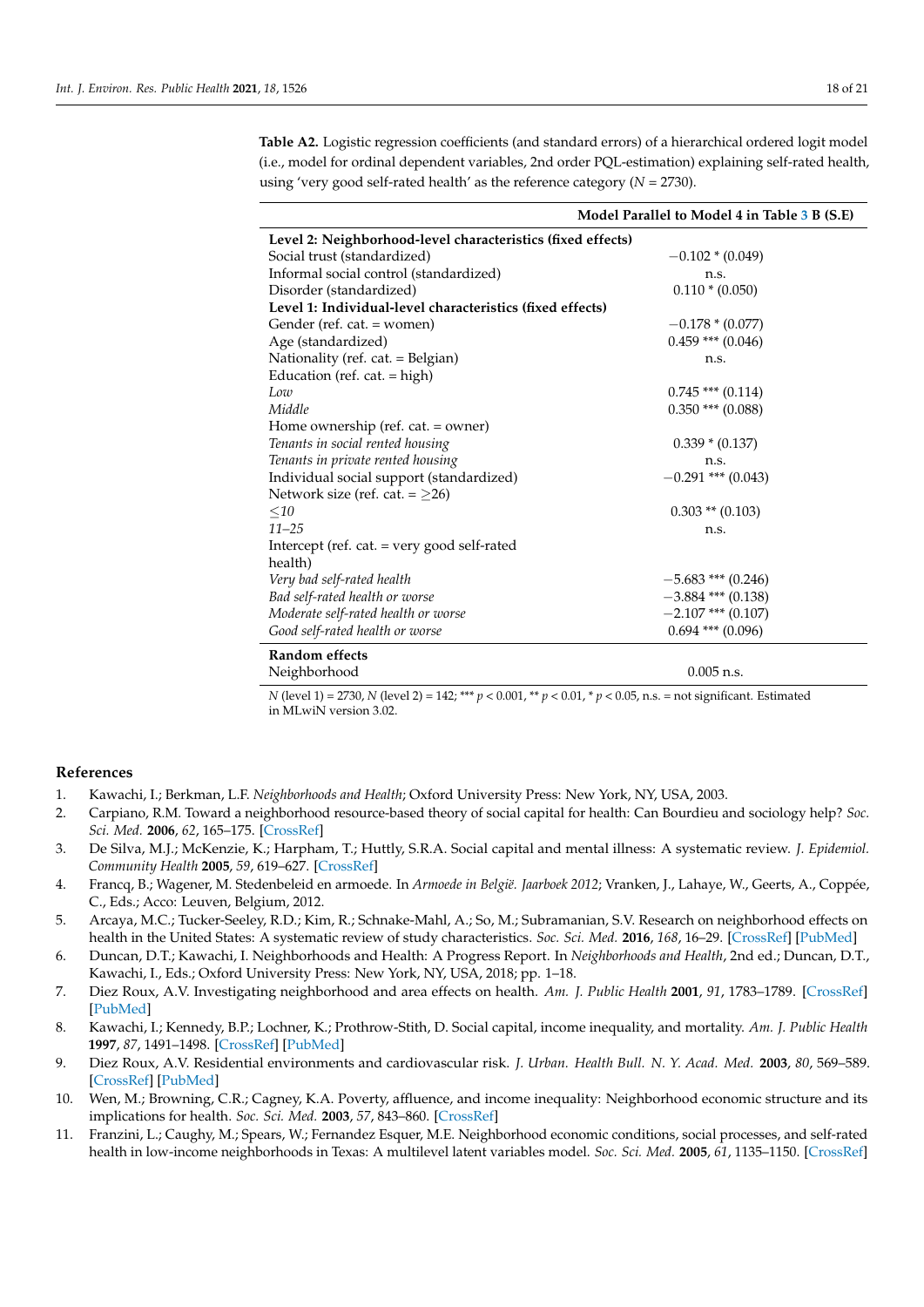- 12. Borrell, C.; Mari-Dell'Olmo, M.; Palencia, L.; Gotsens, M.; Burstrom, B.; Dominguez-Berjon, F.; Rodriguez-Sanz, M.; Dzurova, D.; Gandarillas, A.; Hoffmann, R.; et al. Socioeconomic inequalities in mortality in 16 European cities. *Scand. J. Public Heal.* **2014**, *42*, 245–254. [\[CrossRef\]](http://doi.org/10.1177/1403494814522556)
- <span id="page-18-0"></span>13. Hou, F.; Myles, J. Neighbourhood inequality, neighbourhood affluence and population health. *Soc. Sci. Med.* **2005**, *60*, 1557–1569. [\[CrossRef\]](http://doi.org/10.1016/j.socscimed.2004.08.033)
- <span id="page-18-1"></span>14. Vyncke, V.; De Clercq, B.; Stevens, V.; Costongs, C.; Barbareschi, G.; Jonsson, S.H.; Curvo, S.D.; Kebza, V.; Currie, C.; Maes, L. Does neighbourhood social capital aid in levelling the social gradient in the health and well-being of children and adolescents? A literature review. *BMC Public Health* **2013**, *13*, 65. [\[CrossRef\]](http://doi.org/10.1186/1471-2458-13-65)
- <span id="page-18-3"></span>15. Ehsan, A.; Klaas, H.S.; Bastianen, A.; Spini, D. Social capital and health: A systematic review of systematic reviews. *SSM-Popul. Health* **2019**, *8*, 100425. [\[CrossRef\]](http://doi.org/10.1016/j.ssmph.2019.100425)
- <span id="page-18-9"></span>16. Villalonga-Olives, E.; Almansa, J.; Knott, C.L.; Ransome, Y. Social capital and health status: Longitudinal race and ethnicity differences in older adults from 2006 to 2014. *Int. J. Public Health* **2020**, *65*, 291–302. [\[CrossRef\]](http://doi.org/10.1007/s00038-020-01341-2)
- <span id="page-18-2"></span>17. Maass, R.; Kloeckner, C.A.; Lindstrom, B.; Lillefjell, M. The impact of neighborhood social capital on life satisfaction and self-rated health: A possible pathway for health promotion? *Health Place* **2016**, *42*, 120–128. [\[CrossRef\]](http://doi.org/10.1016/j.healthplace.2016.09.011) [\[PubMed\]](http://www.ncbi.nlm.nih.gov/pubmed/27770668)
- <span id="page-18-4"></span>18. Macinko, J.; Starfield, B. The utility of social capital in research on health determinants. *Milbank Q.* **2001**, *79*, 387–427. [\[CrossRef\]](http://doi.org/10.1111/1468-0009.00213) [\[PubMed\]](http://www.ncbi.nlm.nih.gov/pubmed/11565162)
- <span id="page-18-5"></span>19. Poortinga, W. Social capital: An individual or collective resource for health? *Soc. Sci. Med.* **2006**, *62*, 292–302. [\[CrossRef\]](http://doi.org/10.1016/j.socscimed.2005.06.008)
- <span id="page-18-6"></span>20. Villalonga-Olives, E.; Kawachi, I. The measurement of social capital. *Gac. Sanit.* **2015**, *29*, 62–64. [\[CrossRef\]](http://doi.org/10.1016/j.gaceta.2014.09.006) [\[PubMed\]](http://www.ncbi.nlm.nih.gov/pubmed/25444390)
- <span id="page-18-7"></span>21. Cohen, S.; Wills, T.A. Stress, social support, and the buffering hypothesis. *Psychol. Bull.* **1985**, *98*, 310–357. [\[CrossRef\]](http://doi.org/10.1037/0033-2909.98.2.310)
- <span id="page-18-8"></span>22. House, J.S.; Umberson, D.; Landis, K.R. Structures and Processes of Social Support. *Annu. Rev. Sociol.* **1988**, *14*, 293–318. [\[CrossRef\]](http://doi.org/10.1146/annurev.so.14.080188.001453)
- <span id="page-18-10"></span>23. Carpiano, R.M. Neighborhood social capital and adult health: An empirical test of a Bourdieu-based model. *Health Place* **2007**, *13*, 639–655. [\[CrossRef\]](http://doi.org/10.1016/j.healthplace.2006.09.001)
- <span id="page-18-18"></span>24. Mohnen, S.M.; Volker, B.; Flap, H.; Groenewegen, P.P. Health-related behavior as a mechanism behind the relationship between neighborhood social capital and individual health—A multilevel analysis. *BMC Public Health* **2012**, *12*, 116. [\[CrossRef\]](http://doi.org/10.1186/1471-2458-12-116)
- <span id="page-18-11"></span>25. Nieuwenhuis, J. Neighborhood social capital and adolescents' individual health development. *Soc. Sci. Med.* **2020**, *265*. [\[CrossRef\]](http://doi.org/10.1016/j.socscimed.2020.113417)
- <span id="page-18-12"></span>26. Macintyre, S.A.; Ellaway, A. Neighborhoods and health: Overview. In *Neighborhoods and Health*; Kawachi, I., Berkman, L.F., Eds.; Oxford University Press: New York, NY, USA, 2003; p. 2042.
- <span id="page-18-13"></span>27. Sampson, R.J. The neighborhood context of well-being. *Perspect. Biol. Med.* **2003**, *46*, S53–S64. [\[CrossRef\]](http://doi.org/10.1353/pbm.2003.0059)
- <span id="page-18-14"></span>28. Mohnen, S.M.; Groenewegen, P.R.; Volker, B.; Flap, H. Neighborhood social capital and individual health. *Soc. Sci. Med.* **2011**, *72*, 660–667. [\[CrossRef\]](http://doi.org/10.1016/j.socscimed.2010.12.004) [\[PubMed\]](http://www.ncbi.nlm.nih.gov/pubmed/21251743)
- <span id="page-18-15"></span>29. Rodgers, J.; Valuev, A.V.; Hswen, Y.; Subramanian, S.V. Social capital and physical health: An updated review of the literature for 2007–2018. *Soc. Sci. Med.* **2019**, *236*, 112360. [\[CrossRef\]](http://doi.org/10.1016/j.socscimed.2019.112360) [\[PubMed\]](http://www.ncbi.nlm.nih.gov/pubmed/31352315)
- <span id="page-18-16"></span>30. De Clercq, B.; Vyncke, V.; Hublet, A.; Elgar, F.J.; Ravens-Sieberer, U.; Currie, C.; Hooghe, M.; Ieven, A.; Maes, L. Social capital and social inequality in adolescents' health in 601 Flemish communities: A multilevel analysis. *Soc. Sci. Med.* **2012**, *74*, 202–210. [\[CrossRef\]](http://doi.org/10.1016/j.socscimed.2011.10.025)
- 31. Folland, S. Does "community social capital" contribute to population health? *Soc. Sci. Med.* **2007**, *66*, 2342–2354. [\[CrossRef\]](http://doi.org/10.1016/j.socscimed.2007.03.003)
- <span id="page-18-25"></span>32. Ziersch, A.M.; Baum, F.E.; MacDougall, C.; Putland, C. Neighbourhood life and social capital: The implications for health. *Soc. Sci. Med.* **2005**, *60*, 71–86. [\[CrossRef\]](http://doi.org/10.1016/j.socscimed.2004.04.027)
- <span id="page-18-17"></span>33. Zock, J.P.; Verheij, R.; Helbich, M.; Volker, B.; Spreeuwenberg, P.; Strak, M.; Janssen, N.A.H.; Dijst, M.; Groenewegen, p. The impact of social capital, land use, air pollution and noise on individual morbidity in Dutch neighbourhoods. *Environ. Int.* **2018**, *121*, 453–460. [\[CrossRef\]](http://doi.org/10.1016/j.envint.2018.09.008) [\[PubMed\]](http://www.ncbi.nlm.nih.gov/pubmed/30273868)
- <span id="page-18-19"></span>34. Brown, T.T.; Scheffler, R.M.; Seo, S.; Reed, M. The empirical relationship between community social capital and the demand for cigarettes. *Health Econ.* **2006**, *15*, 1159–1172. [\[CrossRef\]](http://doi.org/10.1002/hec.1119)
- 35. Thorlindsson, T.; Valdimarsdottir, M.; Jonsson, S.H. Community social structure, social capital and adolescent smoking: A multi-level analysis. *Health Place* **2012**, *18*, 796–804. [\[CrossRef\]](http://doi.org/10.1016/j.healthplace.2012.03.013)
- 36. Tobler, A.L.; Komro, K.A.; Maldonado-Molina, M.M. Early Adolescent, Multi-ethnic, Urban Youth's Exposure to Patterns of Alcohol-related Neighborhood Characteristics. *J. Commun. Health* **2009**, *34*, 361–369. [\[CrossRef\]](http://doi.org/10.1007/s10900-009-9168-2)
- <span id="page-18-20"></span>37. Neutens, T.; Vyncke, V.; De Winter, D.; Willems, S. Neighborhood differences in social capital in Ghent (Belgium): A multilevel approach. *Int. J. Health Geogr* **2013**, *12*, 52. [\[CrossRef\]](http://doi.org/10.1186/1476-072X-12-52)
- <span id="page-18-21"></span>38. Lindstrom, M.; Merlo, J.; Ostergren, P.O. Individual and neighbourhood determinants of social participation and social capital: A multilevel analysis of the city of Malmo, Sweden. *Soc. Sci. Med.* **2002**, *54*, 1779–1791. [\[CrossRef\]](http://doi.org/10.1016/S0277-9536(01)00147-2)
- <span id="page-18-22"></span>39. Subramanian, S.V.; Lochner, K.A.; Kawachi, I. Neighborhood differences in social capital: A compositional artifact or a contextual construct? *Health Place* **2003**, *9*, 33–44. [\[CrossRef\]](http://doi.org/10.1016/S1353-8292(02)00028-X)
- <span id="page-18-23"></span>40. Vyncke, V. *Do We All Get by with a Little Help from Our Friends? An Exploration of Social Capital's Differential Association with Health in the Context of Health Inequity*; Ghent University: Ghent, Belgium, 2015.
- <span id="page-18-24"></span>41. Macintyre, S.; Ellaway, A.; Cummins, S. Place effects on health: How can we conceptualise, operationalise and measure them? *Soc. Sci. Med.* **2002**, *55*, 125–139. [\[CrossRef\]](http://doi.org/10.1016/S0277-9536(01)00214-3)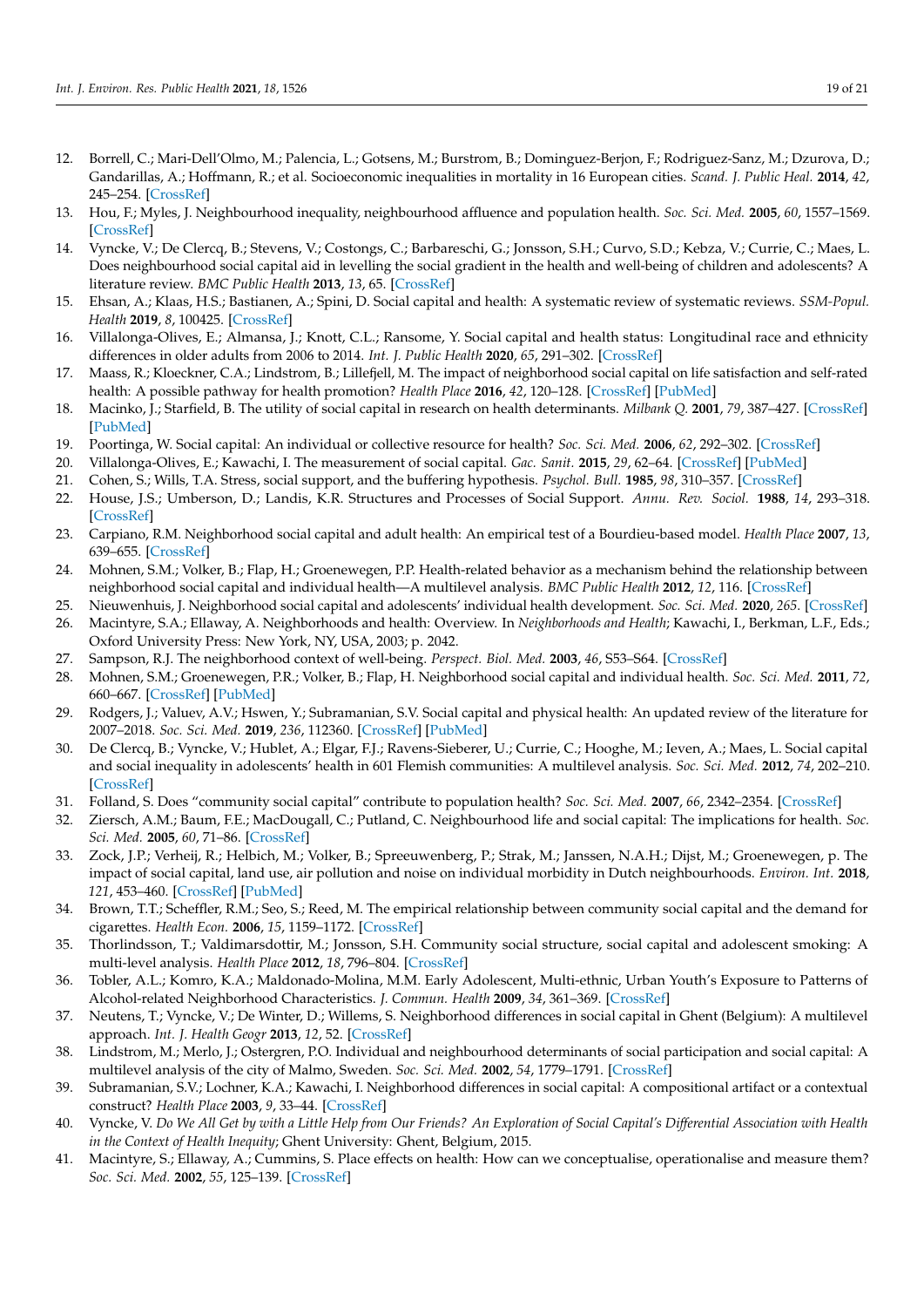- <span id="page-19-33"></span>42. Diez Roux, A. The Examination of Neighborhood Effects on Health: Conceptual and Methodological Issues Related to the Presence of Multiple Levels of Organization. In *Neighborhoods and Health*; Kawachi, I., Berkman, L.F., Eds.; Oxford University Press: Oxford, UK, 2003.
- <span id="page-19-0"></span>43. Kawachi, I.; Subramanian, S.V.; Kim, D. Social capital and health: A decade of progress and beyond. In *Social Capital and Health*; Kawachi, I., Subramanian, S.V., Kim, D., Eds.; Springer Science: New York, NY, USA, 2008; pp. 1–26.
- <span id="page-19-1"></span>44. Pauwels, L.; Hardyns, W. Measuring Community (Dis) Organizational Processes through Key Informant Analysis. *Eur. J. Criminol.* **2009**, *6*, 401–417. [\[CrossRef\]](http://doi.org/10.1177/1477370809337878)
- <span id="page-19-2"></span>45. Hardyns, W.; Snaphaan, T.; Pauwels, L.J.R.; Vyncke, V.; Willems, S. A Multilevel Analysis of Collective Efficacy, Neighborhood Disorder, and Individual Social Capital on Avoidance Behavior. *Crime Delinq.* **2019**, *65*, 994–1021. [\[CrossRef\]](http://doi.org/10.1177/0011128718788042)
- <span id="page-19-3"></span>46. Ferlander, S. The importance of different forms of social capital for health. *Acta Sociol.* **2007**, *50*, 115–128. [\[CrossRef\]](http://doi.org/10.1177/0001699307077654)
- <span id="page-19-4"></span>47. Moore, S.; Haines, V.; Hawe, P.; Shiell, A. Lost in translation: A genealogy of the "social capital" concept in public health. *J. Epidemiol. Community Health* **2006**, *60*, 729–734. [\[CrossRef\]](http://doi.org/10.1136/jech.2005.041848) [\[PubMed\]](http://www.ncbi.nlm.nih.gov/pubmed/16840764)
- <span id="page-19-5"></span>48. Putnam, R. Bowling Alone: America's Declining Social Capital. *J. Democr.* **1995**, *6*, 65–78. [\[CrossRef\]](http://doi.org/10.1353/jod.1995.0002)
- <span id="page-19-6"></span>49. Song, L. Your Body Knows Who You Know: Social Capital and Health Inequality. Ph.D. Thesis, Duke University, Durham, CA, USA, 2009.
- <span id="page-19-7"></span>50. Flap, H. Creation and returns of social capital: A new research program. In *Creation and Returns of Social Capital. Theory, Research and Measurement*; Flap, H., Völker, B., Eds.; Routledge: London, UK, 2004.
- <span id="page-19-8"></span>51. Lin, N. *Social Capital: A Theory of Structure and Action*; Cambridge University Press: Cambridge, UK, 2001.
- <span id="page-19-9"></span>52. Bourdieu, P.; Wacquant, L. *Invitation to Reflexive Sociology*; University of Chicago Press: Chicago, IL, USA, 1992.
- <span id="page-19-10"></span>53. Rostila, M. *Social Capital and Health Inequality in European Welfare States*; Palgrave Macmillan: Basingstoke, UK, 2013.
- <span id="page-19-11"></span>54. Villalonga-Olives, E.; Kawachi, I. The dark side of social capital: A systematic review of the negative health effects of social capital. *Soc. Sci. Med.* **2017**, *194*, 105–127. [\[CrossRef\]](http://doi.org/10.1016/j.socscimed.2017.10.020)
- <span id="page-19-12"></span>55. Moore, S.; Daniel, M.; Gauvin, L.; Dube, L. Not all social capital is good capital. *Health Place* **2009**, *15*, 1071–1077. [\[CrossRef\]](http://doi.org/10.1016/j.healthplace.2009.05.005)
- <span id="page-19-13"></span>56. Portes, A. Social capital: Its origins and application in modern sociology. *Annu. Rev. Sociol.* **1998**, *24*, 1–24. [\[CrossRef\]](http://doi.org/10.1146/annurev.soc.24.1.1)
- <span id="page-19-14"></span>57. Derose, K.P.; Varda, D.M. Social Capital and Health Care Access: A Systematic Review. *Med. Care Res. Rev.* **2009**, *66*, 272–306. [\[CrossRef\]](http://doi.org/10.1177/1077558708330428)
- <span id="page-19-15"></span>58. Putnam, R. *Bowling Alone: The Collapse and Revival of American Community*; Simon & Schuster: New York, NY, USA, 2000.
- <span id="page-19-16"></span>59. Sampson, R.J.; Raudenbush, S.W.; Earls, F. Neighborhoods and violent crime: A multilevel study of collective efficacy. *Science* **1997**, *277*, 918–924. [\[CrossRef\]](http://doi.org/10.1126/science.277.5328.918)
- <span id="page-19-17"></span>60. Drukker, M.; Buka, S.L.; Kaplan, C.; McKenzie, K.; Van Os, J. Social capital and young adolescents' perceived health in different sociocultural settings. *Soc. Sci. Med.* **2005**, *61*, 185–198. [\[CrossRef\]](http://doi.org/10.1016/j.socscimed.2004.11.041)
- <span id="page-19-18"></span>61. Drukker, M.; Kaplan, C.; Feron, F.; van Os, J. Children's health-related quality of life, neighbourhood socio-economic deprivation and social capital. A contextual analysis. *Soc. Sci. Med.* **2003**, *57*, 825–841. [\[CrossRef\]](http://doi.org/10.1016/S0277-9536(02)00453-7)
- <span id="page-19-19"></span>62. Novak, D.; Suzuki, E.; Kawachi, I. Are family, neighbourhood and school social capital associated with higher self-rated health among Croatian high school students? A population-based study. *BMJ Open* **2015**, *5*, e007184. [\[CrossRef\]](http://doi.org/10.1136/bmjopen-2014-007184)
- <span id="page-19-20"></span>63. Furuta, M.; Ekuni, D.; Takao, S.; Suzuki, E.; Morita, M.; Kawachi, I. Social capital and self-rated oral health among young people. *Community Dent. Oral.* **2012**, *40*, 97–104. [\[CrossRef\]](http://doi.org/10.1111/j.1600-0528.2011.00642.x)
- <span id="page-19-21"></span>64. Kim, J. Neighborhood disadvantage and mental health: The role of neighborhood disorder and social relationships. *Soc. Sci. Res.* **2010**, *39*, 260–271. [\[CrossRef\]](http://doi.org/10.1016/j.ssresearch.2009.08.007)
- <span id="page-19-22"></span>65. Ruijsbroek, A.; Droomers, M.; Hardyns, W.; Groenewegen, P.P.; Stronks, K. The interplay between neighbourhood characteristics: The health impact of changes in social cohesion, disorder and unsafety feelings. *Health Place* **2016**, *39*, 1–8. [\[CrossRef\]](http://doi.org/10.1016/j.healthplace.2016.02.001)
- <span id="page-19-23"></span>66. Steenbeek, W. Social and Physical Disorder. In *How Community, Business Presence and Entrepreneurs Influence Disorder in Dutch Neighborhoods*; Utrecht University Press: Utrecht, The Netherlands, 2011.
- <span id="page-19-24"></span>67. Sampson, R.J.; Wikström, p. The social order of violence in Chicago and Stockholm neighborhoods: A comparative study. In *Order, Conflict, and Violence*; Kalyvas, S.N., Shapiro, I., Masoud, T.E., Eds.; Cambridge University Press: Cambridge, UK, 2008; Volume 97–119.
- <span id="page-19-25"></span>68. Taylor, R.B. *Human Territorial Functioning: An Empirical, Evolutionary Perspective on Individual and Small Group Territorial Cognitions, Behaviors, and Consequences*; Cambridge University Press: Cambridge, UK, 1988.
- <span id="page-19-26"></span>69. Wilson, J.Q.; Kelling, G.L. Broken windows: The police and neighborhood safety. *Atlantic* **1982**, *249*, 29–38.
- <span id="page-19-27"></span>70. Skogan, W.G. *Disorder and Decline*; The Free Press: New York, NY, USA, 1990.
- <span id="page-19-28"></span>71. Bertotti, M.; Watts, P.; Netuveli, G.; Yu, G.; Schmidt, E.; Tobi, P.; Lais, S.; Renton, A. Types of Social Capital and Mental Disorder in Deprived Urban Areas: A Multilevel Study of 40 Disadvantaged London Neighbourhoods. *PLoS ONE* **2013**, *8*, e80127. [\[CrossRef\]](http://doi.org/10.1371/journal.pone.0080127)
- <span id="page-19-29"></span>72. Bjornstrom, E.E.; Ralston, M.L.; Kuhl, D.C. Social cohesion and self-rated health: The moderating effect of neighborhood physical disorder. *Am. J. Community Psychol.* **2003**, *52*, 302–3012. [\[CrossRef\]](http://doi.org/10.1007/s10464-013-9595-1)
- <span id="page-19-30"></span>73. Ross, C.E.; Mirowsky, J. Neighborhood disadvantage, disorder, and health. *J. Health Soc. Behav.* **2001**, *42*, 258–276. [\[CrossRef\]](http://doi.org/10.2307/3090214)
- <span id="page-19-31"></span>74. Bourdieu, p. The forms of capital. In *Handbook of Theory and Research for the Sociology of Education*; Richardson, J., Ed.; Greenwood: New York, NY, USA, 1986; pp. 241–258.
- <span id="page-19-32"></span>75. Coyne, J.C.; Downey, G. Social-Factors and Psychopathology—Stress, Social Support, and Coping Processes. *Annu. Rev. Psychol* **1991**, *42*, 401–425. [\[CrossRef\]](http://doi.org/10.1146/annurev.ps.42.020191.002153)